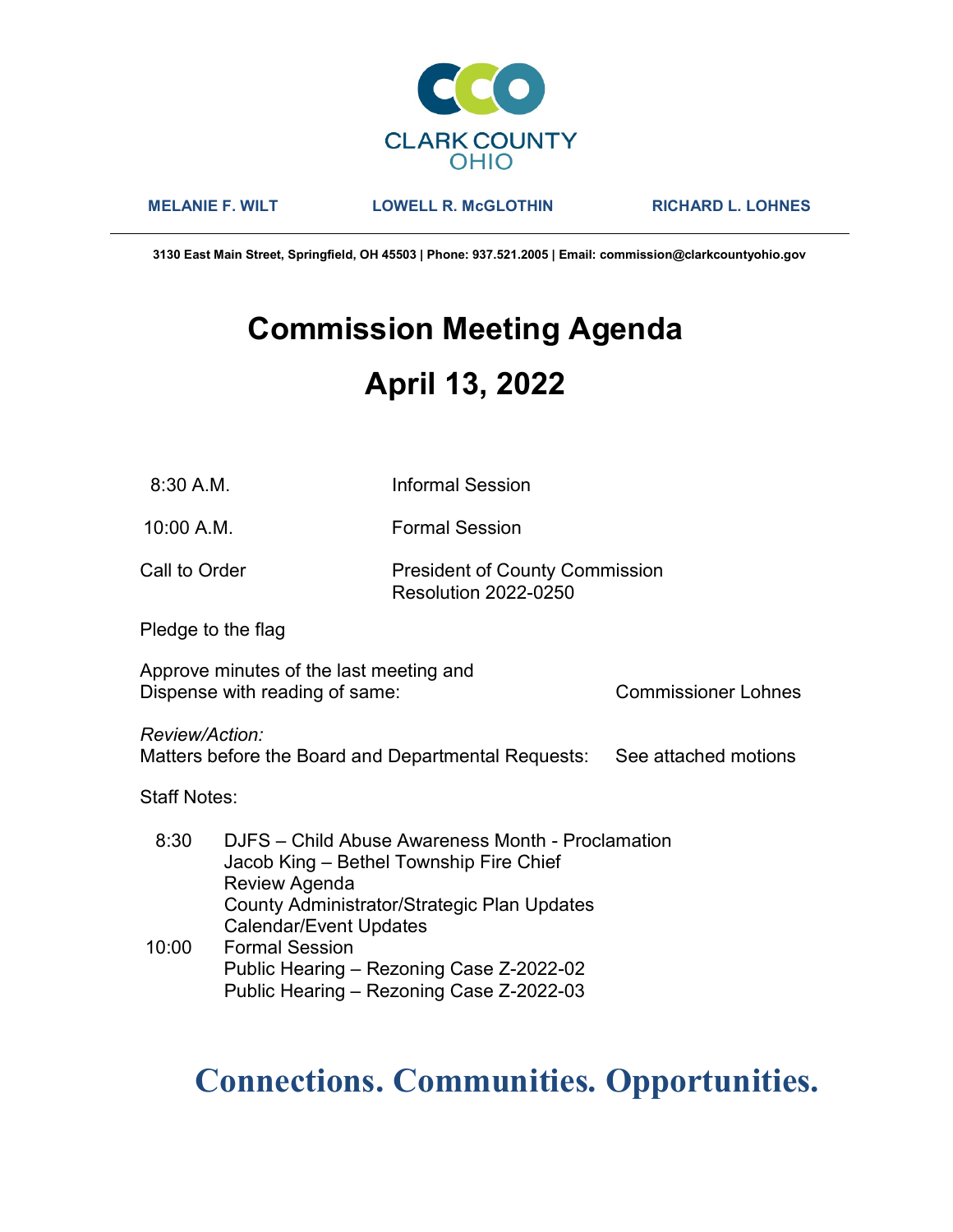Melanie F. Wilt Lowell R. McGlothin Richard L. Lohnes

Resolution 2022-0251 B&GC file

#### Authorize Contract with Huffman Tree Company LLC

Commissioner moved, per the request of the Building and Grounds Director, to authorize a contract with:

| <b>Organization Name:</b>    | Huffman Tree Company LLC                           |
|------------------------------|----------------------------------------------------|
| <b>Organization Address:</b> | 1050 Sylvan Shores Drive, South Vienna, Ohio 45369 |
| In the amount of:            | Not to exceed \$49,000.00                          |
| <b>Funding Source(s):</b>    | General                                            |
| <b>Purpose:</b>              | General tree pruning and removal                   |
| <b>Effective Dates:</b>      | January 1, 2022 through December 31, 2022          |

Further move to authorize the County Administrator to execute the contract and related documents, including the purchase order.

Commissioner seconded the motion and the roll being called for its passage, the vote resulted as follows:

Commissioner Lohnes, Commissioner McGlothin, Commissioner Wilt,

I, Megan Burr, Clerk to the Board of County Commissioners, do hereby certify that the above is a true and correct copy of a motion as recorded in the Journal of the Clark County Commissioners, under the date of April 13, 2022.

Megan Burr, Clerk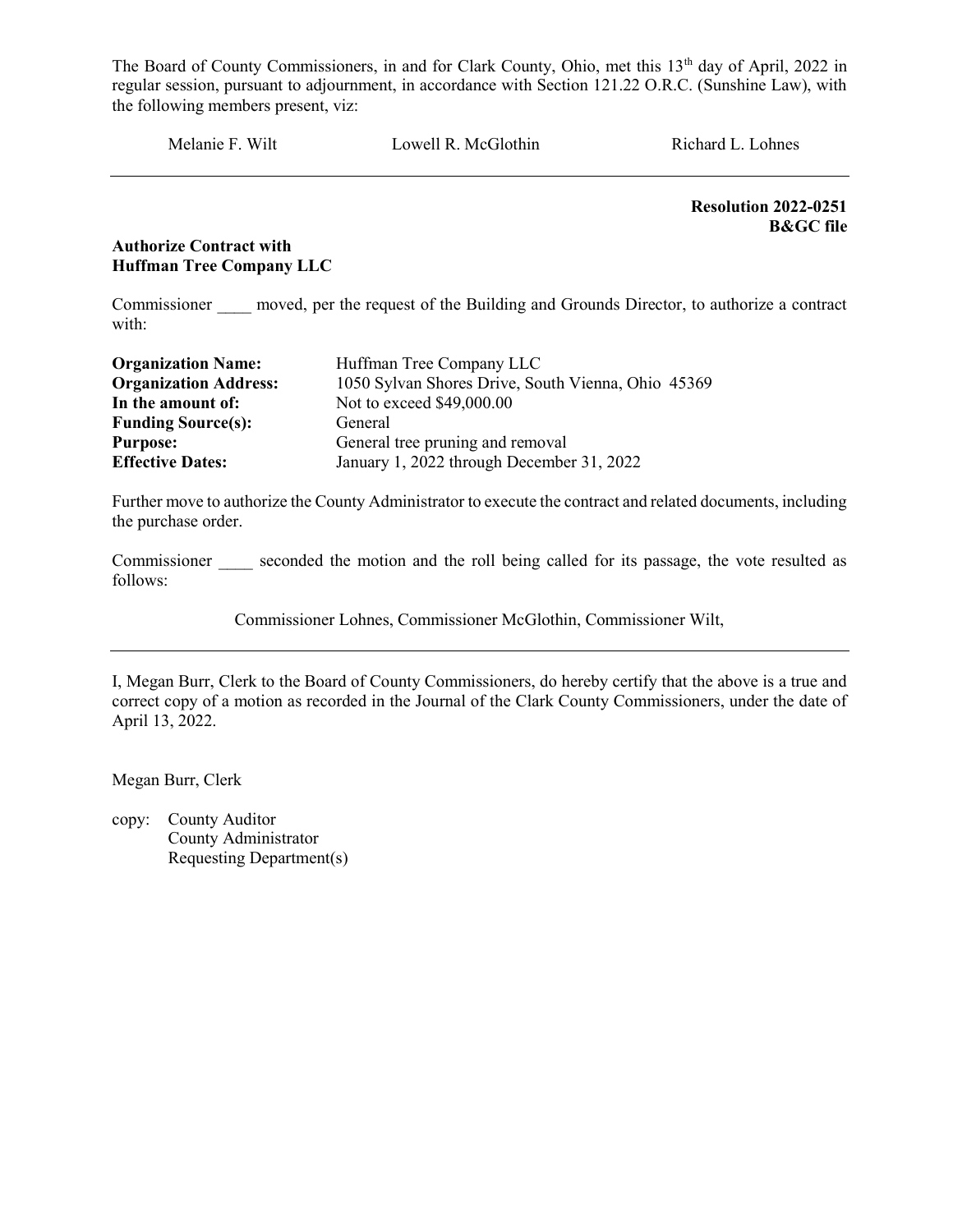Melanie F. Wilt Lowell R. McGlothin Richard L. Lohnes

Resolution 2022-0252 CORC file

#### Authorize Contract with Adam Dwyer Funeral Trade

Commissioner moved, per the request of the Clark County Coroner, to authorize a contract with:

| <b>Organization Name:</b>    | Adam Dwyer Funeral Trade                                                                                                                                      |
|------------------------------|---------------------------------------------------------------------------------------------------------------------------------------------------------------|
| <b>Organization Address:</b> | 3601 Glengary Lane, Cincinnati, Ohio 45236                                                                                                                    |
| In the amount of:            | \$110.00 for removal and transport to Springfield Regional Medical Center<br>and \$110.00 for removal and transport to Montgomery County Coroner's<br>Office. |
| <b>Funding Source(s):</b>    | General Fund                                                                                                                                                  |
| <b>Purpose:</b>              | Removal and transport of bodies                                                                                                                               |
| <b>Effective Dates:</b>      | January 1, 2022 through December 31, 2022                                                                                                                     |

Further move to authorize the County Administrator to execute the contract and related documents, including the purchase order.

Commissioner seconded the motion and the roll being called for its passage, the vote resulted as follows:

Commissioner Lohnes, Commissioner McGlothin, Commissioner Wilt,

I, Megan Burr, Clerk to the Board of County Commissioners, do hereby certify that the above is a true and correct copy of a motion as recorded in the Journal of the Clark County Commissioners, under the date of April 13, 2022.

Megan Burr, Clerk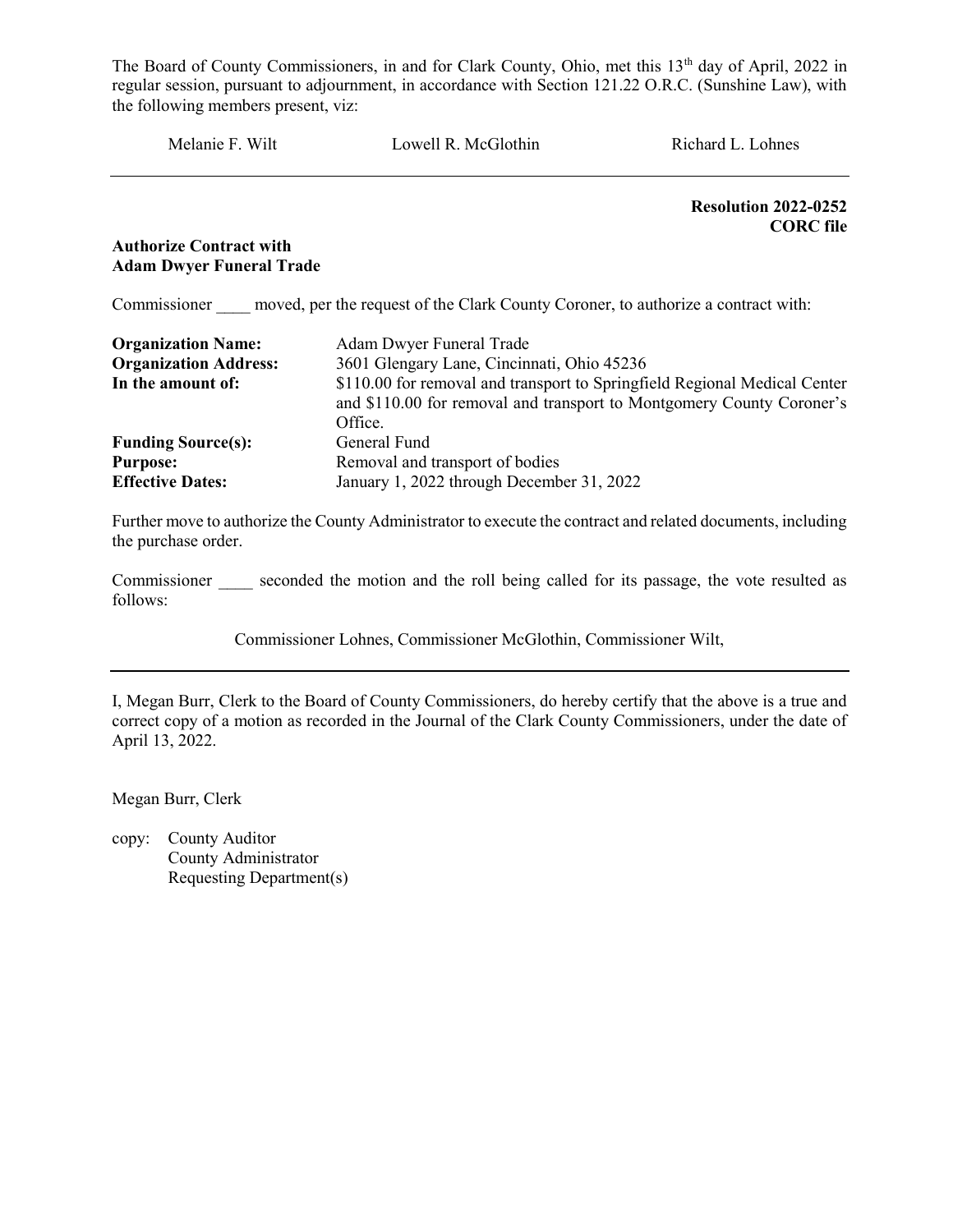Melanie F. Wilt Lowell R. McGlothin Richard L. Lohnes

Resolution 2022-0253 ENGC file

#### Authorize Agreement with Ohio River Pipe Line LLC

Commissioner moved, per the request of the County Engineer, to authorize a contract with:

| <b>Organization Name:</b><br><b>Organization Address:</b> | Ohio River Pipe Line LLC,<br>539 South Main Street, Findlay, Ohio 45840 |
|-----------------------------------------------------------|-------------------------------------------------------------------------|
| In the amount of:                                         | Not to exceed \$190,346.00                                              |
| <b>Funding Source(s):</b>                                 | Local Funds (MVGT) reimbursable by Federal Highway Administration       |
| <b>Purpose:</b>                                           | Altering existing facilities to conform to Selma Pike Roundabout        |
| <b>Effective Dates:</b>                                   | April 5, 2022 through December 31, 2023                                 |

Further move to authorize the County Administrator to execute the contract and related documents including the purchase order.

Commissioner seconded the motion and the roll being called for its passage, the vote resulted as follows:

Commissioner Lohnes, Commissioner McGlothin, Commissioner Wilt,

I, Megan Burr, Clerk to the Board of County Commissioners, do hereby certify that the above is a true and correct copy of a motion as recorded in the Journal of the Clark County Commissioners, under the date of April 13, 2022.

Megan Burr, Clerk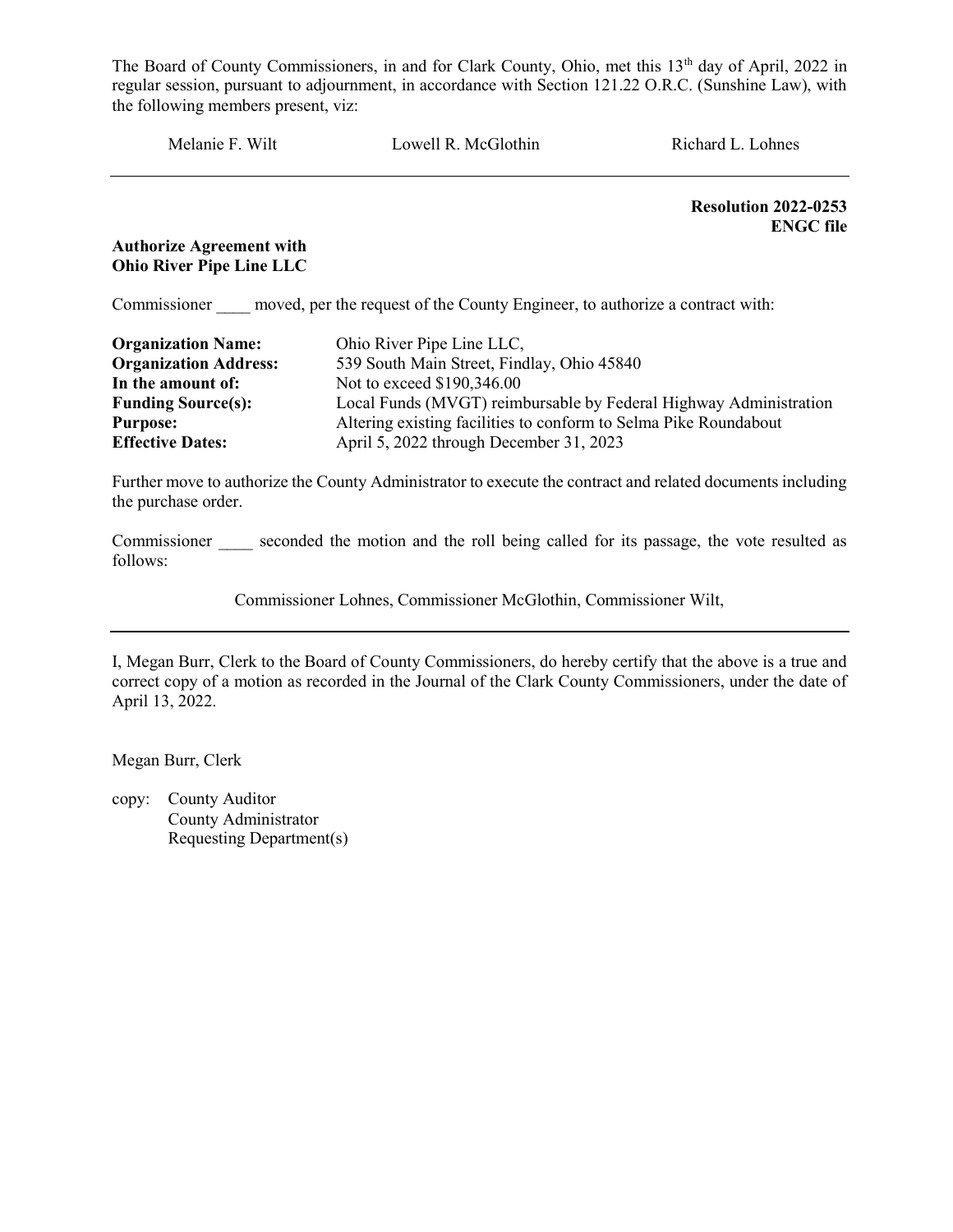Melanie F. Wilt Lowell R. McGlothin Richard L. Lohnes

Resolution 2022-0254 ENGC file

#### Resolution Authorizing Participation in the ODOT Road Salt Contracts awarded in 2022

Commissioner moved, per request of the County Engineer, to authorize participation in the ODOT Winter Fill Contract (018-23) for road salt.

WHEREAS, the Board of Clark County Commissioners, Clark County, Ohio (hereinafter referred to as the "Political Subdivision") hereby submits this written agreement to participate in the Ohio Department of Transportation's (ODOT) annual road salt bid in accordance with Ohio Revised Code 5513.01(B) and hereby agrees to all of the following terms and conditions in its participation of the ODOT road salt contract:

- a. The Political Subdivision hereby agrees to be bound by all terms and conditions established by ODOT in the road salt contract and acknowledges that upon of award of the contract by the Director of ODOT it shall be bound by all such terms and conditions included in the contract; and
- b. The Political Subdivision hereby acknowledges that upon the Director of ODOT's signing of the road salt contract, it shall effectively form a contract between the awarded salt supplier and the Political Subdivision; and
- c. The Political Subdivision agrees to be solely responsible for resolving all claims or disputes arising out of its participation in the ODOT road salt contract and agrees to hold the Department of Transportation harmless for any claims, actions, expenses, or other damages arising out of the Political Subdivision's participation in the road salt contract; and
- d. The Political Subdivision's electronic order for 3,600 tons of Sodium Chloride (Road Salt) will be the amount the Political Subdivision agrees to purchase from its awarded salt supplier at the delivered bid price per ton awarded by the Director of ODOT; and
- e. The Political Subdivision hereby agrees to purchase a minimum of 90% of its electronically submitted salt quantities from its awarded salt supplier during the contract's effective period; and
- f. The Political Subdivision hereby agrees to place orders with and directly pay the awarded salt supplier on a net 30 basis for all road salt it receives pursuant to ODOT salt contract; and
- g. The Political Subdivision acknowledges that should it wish to rescind this participation agreement it will do so by written, emailed request by no later than April 29, 2022, by 5:00 p.m. The written, emailed request to rescind this participation agreement must be received by the ODOT Office of Contract Sales, Purchasing Section email: Contracts.Purchasing@dot.ohio.gov by the deadline. The Department, upon receipt, will respond that it has received the request and that it has effectively removed the Political Subdivision's participation request. Furthermore, it is the sole responsibility of the Political Subdivision to ensure ODOT has received this participation agreement as well as the receipt of any request to rescind this participation agreement. The Department shall not be held responsible or liable for failure to receive a Political Subdivision's participation agreement and/or a Political Subdivision's request to rescind its participation agreement.

NOW, THEREFORE, be it ordained by the following authorized person(s) that this participation agreement for the ODOT road salt contract is hereby approved, funding has been authorized, and the Political Subdivision agrees to the above terms and conditions regarding participation on the ODOT salt contract: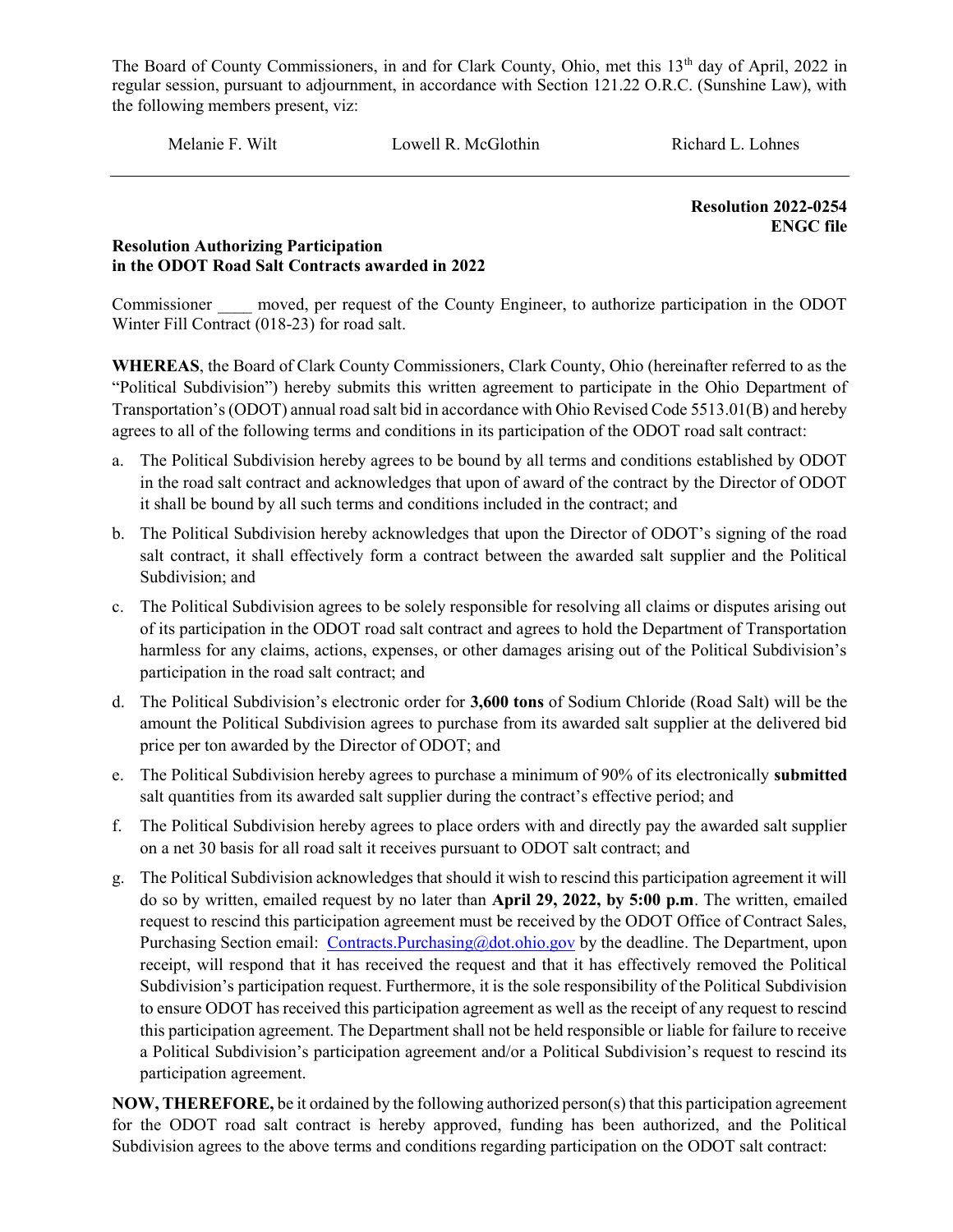Further move to authorize the County Administrator to execute the contract and related documents, including the purchase order.

|                                           | (Authorized Signature) | April 13, 2022 |
|-------------------------------------------|------------------------|----------------|
| Jennifer Hutchinson, County Administrator |                        | Approval Date  |

Commissioner seconded the motion and the roll being called for its passage, the vote resulted as follows:

Commissioner Lohnes, Commissioner McGlothin, Commissioner Wilt,

I, Megan Burr, Clerk to the Board of County Commissioners, do hereby certify that the above is a true and correct copy of a motion as recorded in the Journal of the Clark County Commissioners, under the date of April 13, 2022.

Megan Burr, Clerk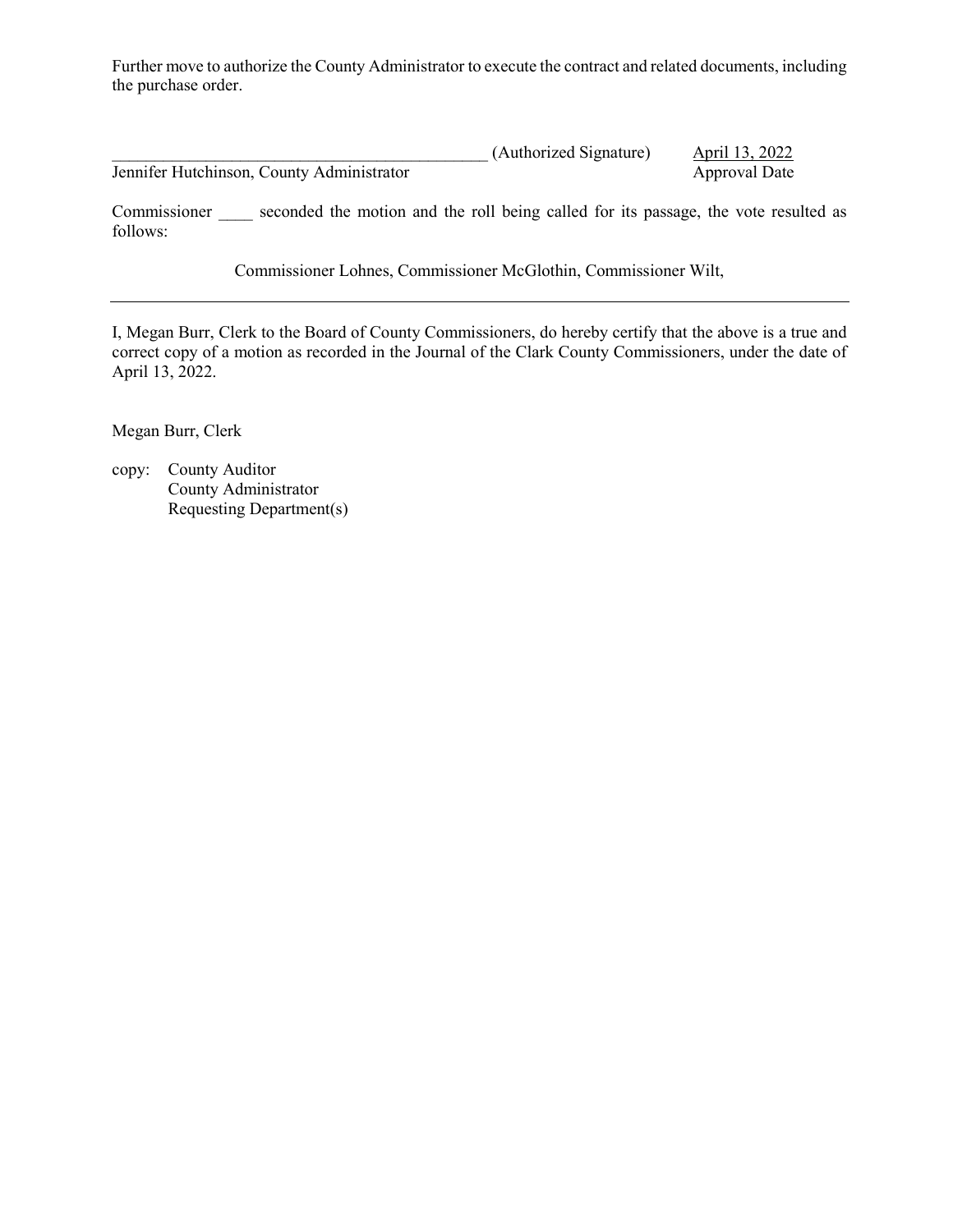Melanie F. Wilt Lowell R. McGlothin Richard L. Lohnes

 Resolution 2022-0255 SHRC file

#### Authorize Agreement Between Clark County Sheriff and the Board of Education of the Clark-Shawnee Local School District

Commissioner moved, per the request of the Sheriff's Office, to authorize the following agreement:

|                           | Agreement Between: Clark County Sheriff and Board of Education of the Clark-Shawnee Local School |
|---------------------------|--------------------------------------------------------------------------------------------------|
|                           | <b>District</b>                                                                                  |
| <b>Purpose:</b>           | School Resource Officer for the 2022-2023 school year.                                           |
| Amount:                   | $$63,860.00$ (income)                                                                            |
| <b>Effective Date(s):</b> | August 1, 2022 through July 31, 2023                                                             |

Further move to authorize the County Administrator to execute the Agreement and related documents.

Commissioner seconded the motion and the roll being called for its passage, the vote resulted as follows:

Commissioner Lohnes, Commissioner McGlothin, Commissioner Wilt

I, Megan Burr, Clerk to the Board of County Commissioners, do hereby certify that the above is a true and correct copy of a motion as recorded in the Journal of the Clark County Commissioners, under the date of April 13, 2022.

Megan Burr, Clerk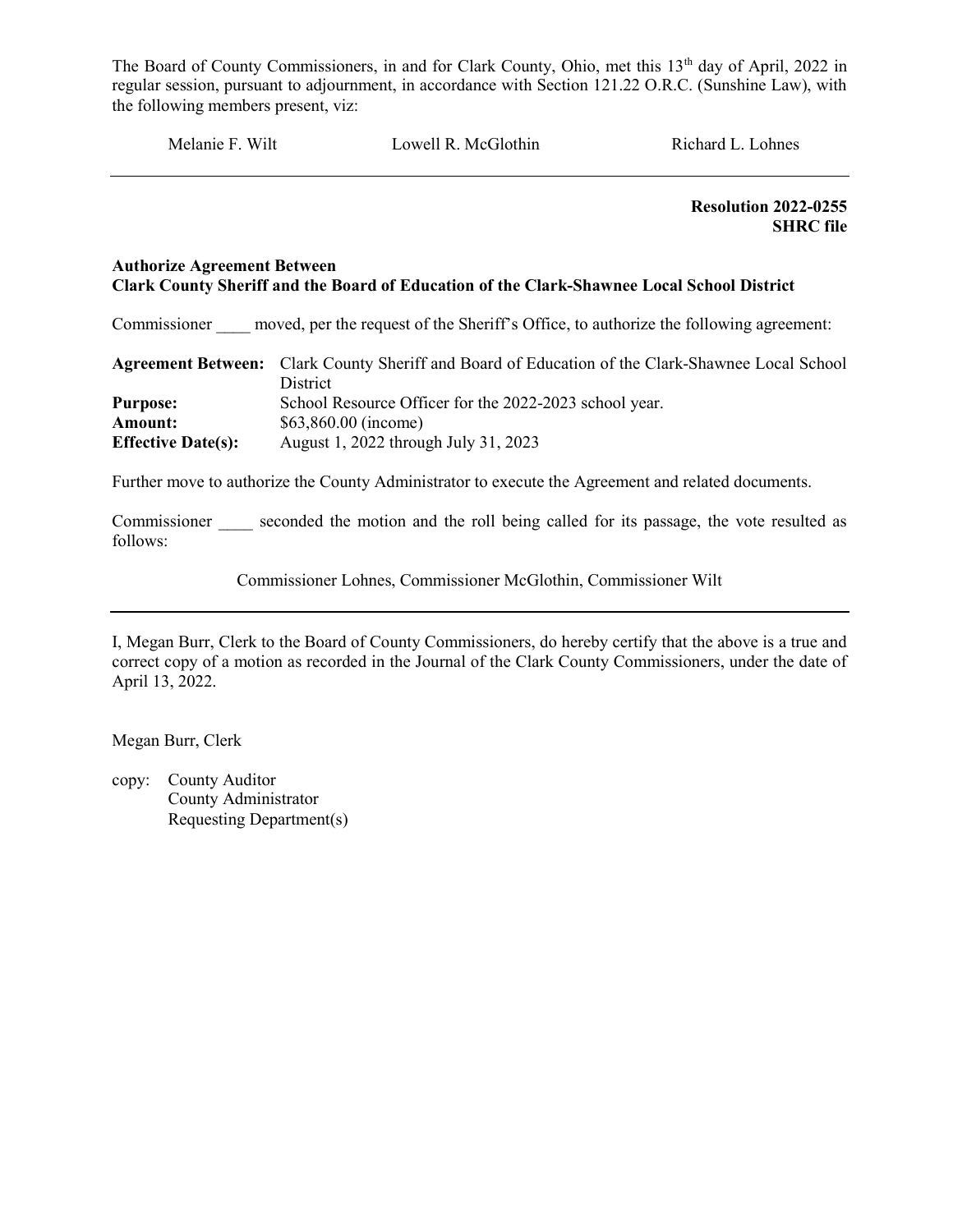Melanie F. Wilt Lowell R. McGlothin Richard L. Lohnes

 Resolution 2022-0256 SHRC file

#### Authorize Police Dispatching Contract(s) with The Village of Enon

Commissioner moved, per the request of the Sheriff's Office, to authorize contract(s) for dispatching services with:

| Village:                | Enon                                      |
|-------------------------|-------------------------------------------|
| In the amount of:       | $$7,645.00$ (income)                      |
| <b>Effective Dates:</b> | January 1, 2022 through December 31, 2022 |

Further move to authorize the County Administrator to execute the contracts and related documents.

Commissioner seconded the motion and the roll being called for its passage, the vote resulted as follows:

Commissioner Lohnes, Commissioner McGlothin, Commissioner Wilt,

I, Megan Burr, Clerk to the Board of County Commissioners, do hereby certify that the above is a true and correct copy of a motion as recorded in the Journal of the Clark County Commissioners, under the date of April 13, 2022.

Megan Burr, Clerk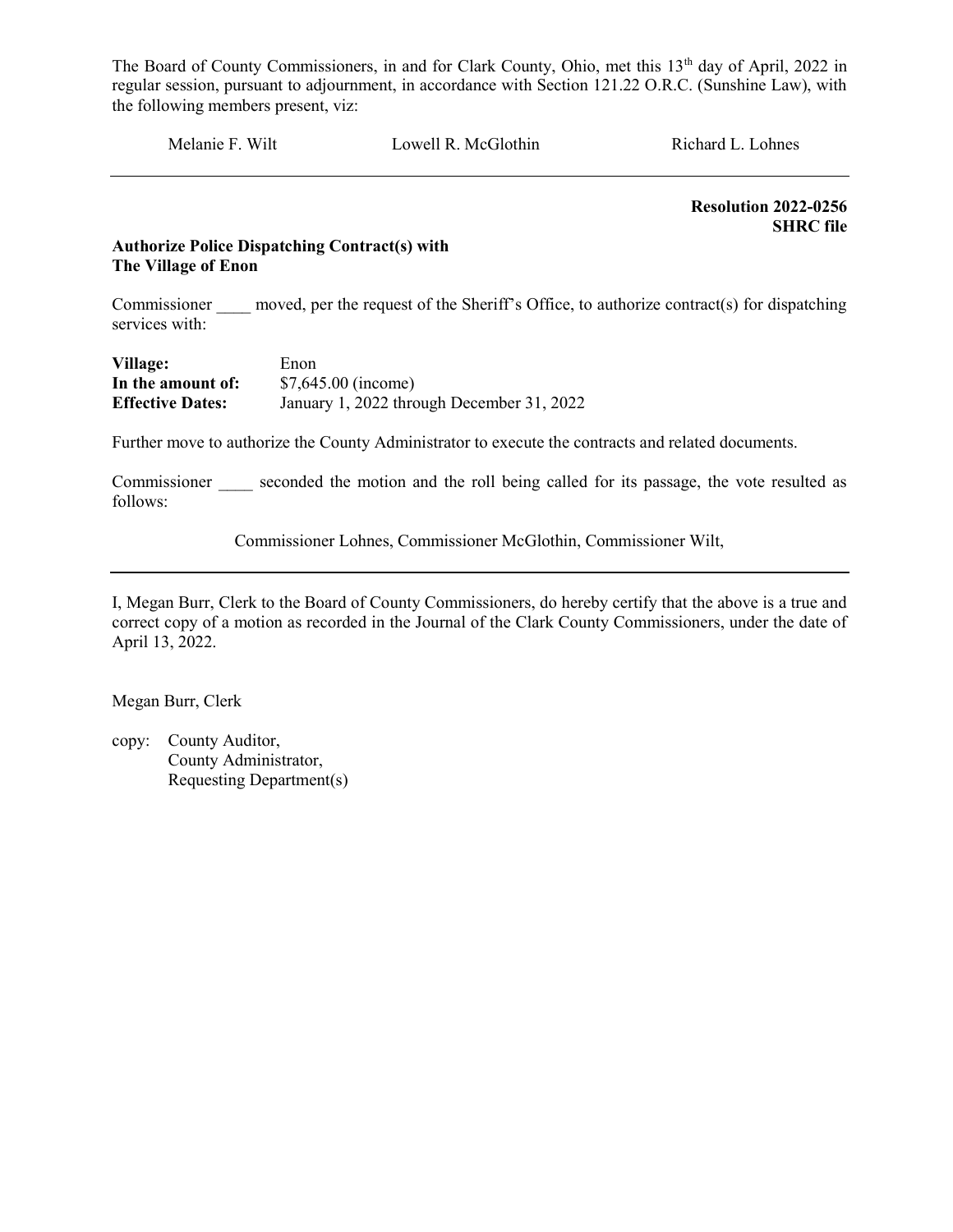Melanie F. Wilt Lowell R. McGlothin Richard L. Lohnes

 Resolution 2022-0257 SHRC file

#### Authorize Police Dispatching Contract(s) with The Village of South Vienna

Commissioner moved, per the request of the Sheriff's Office, to authorize contract(s) for dispatching services with:

| Village:                | South Vienna                              |
|-------------------------|-------------------------------------------|
| In the amount of:       | $$2,500.00$ (income)                      |
| <b>Effective Dates:</b> | January 1, 2022 through December 31, 2022 |

Further move to authorize the County Administrator to execute the contracts and related documents.

Commissioner seconded the motion and the roll being called for its passage, the vote resulted as follows:

Commissioner Lohnes, Commissioner McGlothin, Commissioner Wilt,

I, Megan Burr, Clerk to the Board of County Commissioners, do hereby certify that the above is a true and correct copy of a motion as recorded in the Journal of the Clark County Commissioners, under the date of April 13, 2022.

Megan Burr, Clerk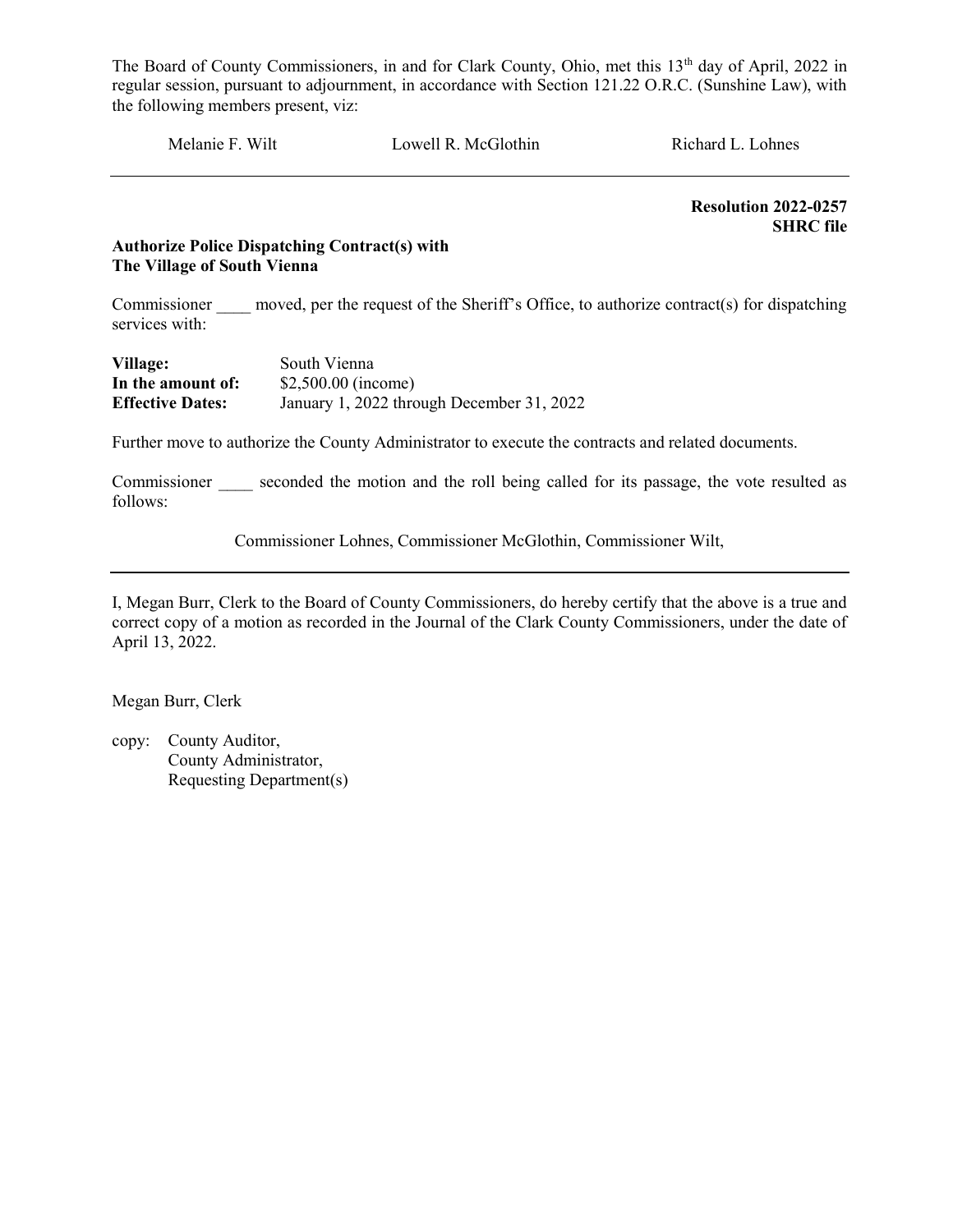Melanie F. Wilt Lowell R. McGlothin Richard L. Lohnes

 Resolution 2022-0258 SHRC file

#### Authorize Amendment #1 with Trinity Services Group, Inc.

Commissioner moved, per the request of the Sheriff's Office, to authorize amendment #1 with:

| <b>Organization Name:</b>    | Trinity Services Group, Inc.                   |
|------------------------------|------------------------------------------------|
| <b>Organization Address:</b> | 477 Commerce Boulevard, Oldsmar, Florida 34677 |
| <b>Original Contract:</b>    | See attached 2018 pricing schedule             |
| <b>Previous Changes:</b>     | \$ 0.00                                        |
| <b>This Change:</b>          | See attached revised pricing schedule          |
| <b>Funding Source(s):</b>    | General Fund                                   |
| <b>Reason for Change:</b>    | To renew contract                              |
| <b>Effective Dates:</b>      | January 10, 2022 through January 9, 2023       |

Further move to authorize the County Administrator to execute the change order and related documents, including the purchase order.

Commissioner seconded the motion and the roll being called for its passage, the vote resulted as follows:

Commissioner Lohnes, Commissioner McGlothin, Commissioner Wilt,

I, Megan Burr, Clerk to the Board of County Commissioners, do hereby certify that the above is a true and correct copy of a motion as recorded in the Journal of the Clark County Commissioners, under the date of April 13, 2022.

Megan Burr, Clerk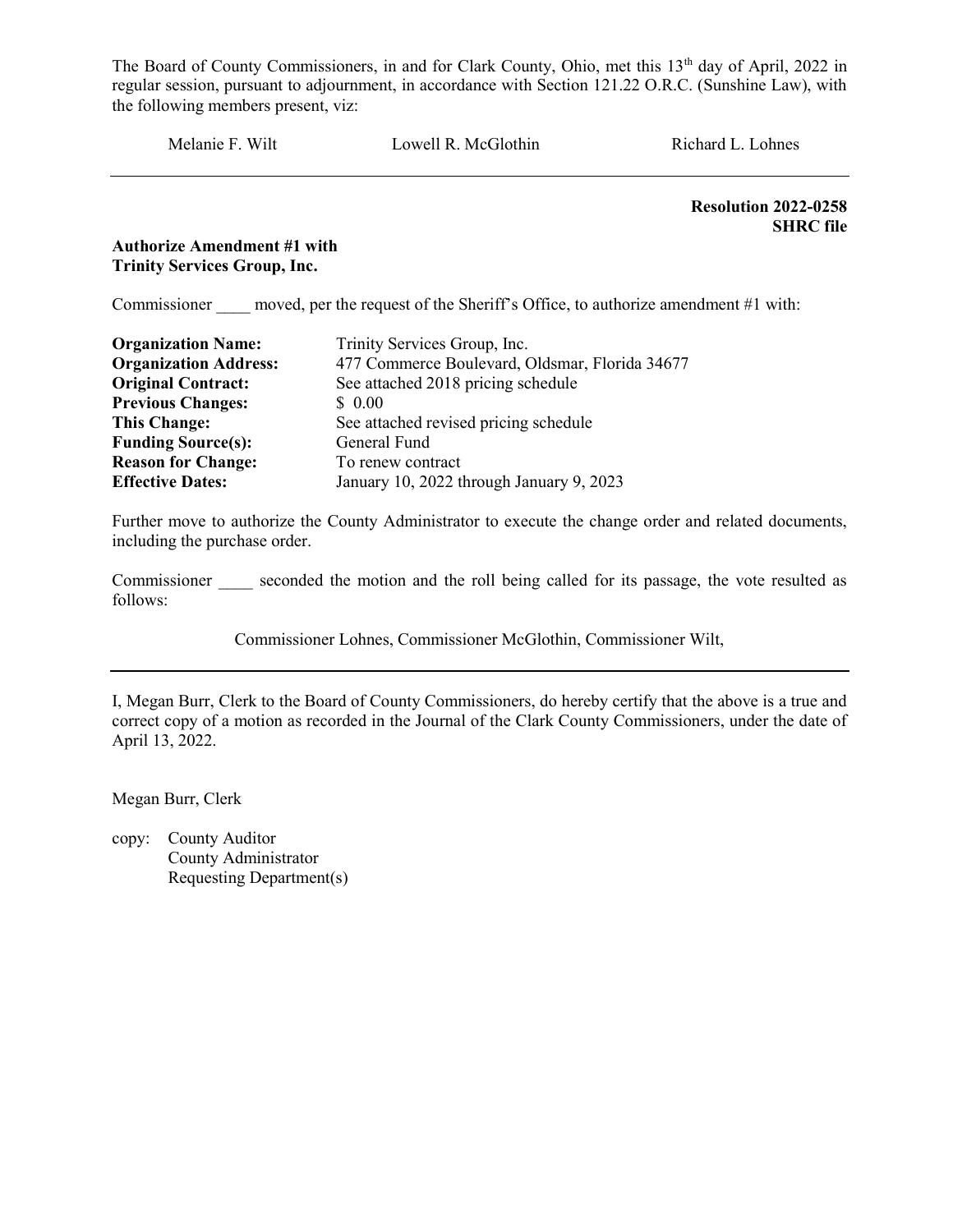Melanie F. Wilt **Lowell R. McGlothin** Richard L. Lohnes Resolution 2022-0259 UTLC file Authorize Contract with Strand Associates, Inc. Commissioner moved, per the request of the Utilities Director, to authorize contract with: Organization Name: Strand Associates, Inc. Organization Address: 615 Elsnoire Place, Suite 320, Cincinnati, Ohio 45202 **In the amount of:** \$49,750.00

Funding Source(s): Sewer Fund and Ohio Public Works Grant (reimbursement) Purpose: To provide engineering design services for the Southwest Wastewater Treatment Plant Screw Pump Replacement Project Effective Date: April 13, 2022

Further move to authorize the County Administrator to execute the contract amendment and related documents, including the purchase order.

Commissioner seconded the motion and the roll being called for its passage, the vote resulted as follows:

Commissioner Lohnes, Commissioner McGlothin, Commissioner Wilt,

I, Megan Burr, Clerk to the Board of County Commissioners, do hereby certify that the above is a true and correct copy of a motion as recorded in the Journal of the Clark County Commissioners, under the date of April 13, 2022.

Megan Burr, Clerk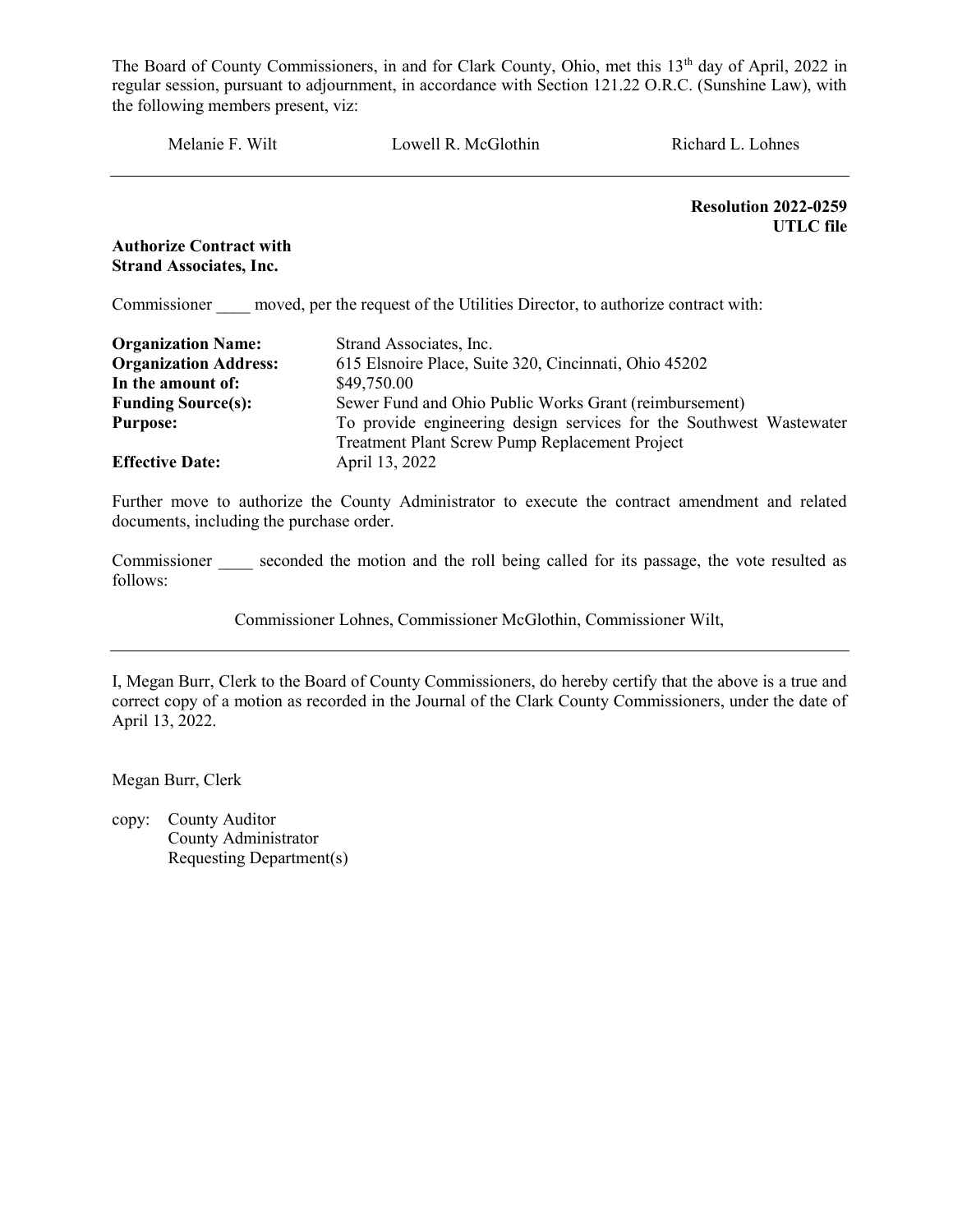Melanie F. Wilt Lowell R. McGlothin Richard L. Lohnes

Resolution 2022-0260 UTLC file

#### Authorize Contract with North Coast Lift Truck, Inc.

Commissioner moved, per the request of the Utilities Director, to authorize a contract with:

| <b>Organization Name:</b>    | North Coast Lift Truck, Inc.              |
|------------------------------|-------------------------------------------|
| <b>Organization Address:</b> | 9449 Mercantile Drive, Mentor, Ohio 44060 |
| In the amount of:            | Not to exceed \$49,000.00                 |
| <b>Funding Source(s):</b>    | General Fund                              |
| <b>Purpose:</b>              | 2022 Material Handling Equipment Services |
| <b>Effective Dates:</b>      | January 1, 2022 through December 31, 2022 |

Further move to authorize the County Administrator to execute the contract and related documents, including the purchase order.

Commissioner seconded the motion and the roll being called for its passage, the vote resulted as follows:

Commissioner Lohnes, Commissioner McGlothin, Commissioner Wilt,

I, Megan Burr, Clerk to the Board of County Commissioners, do hereby certify that the above is a true and correct copy of a motion as recorded in the Journal of the Clark County Commissioners, under the date of April 13, 2022.

Megan Burr, Clerk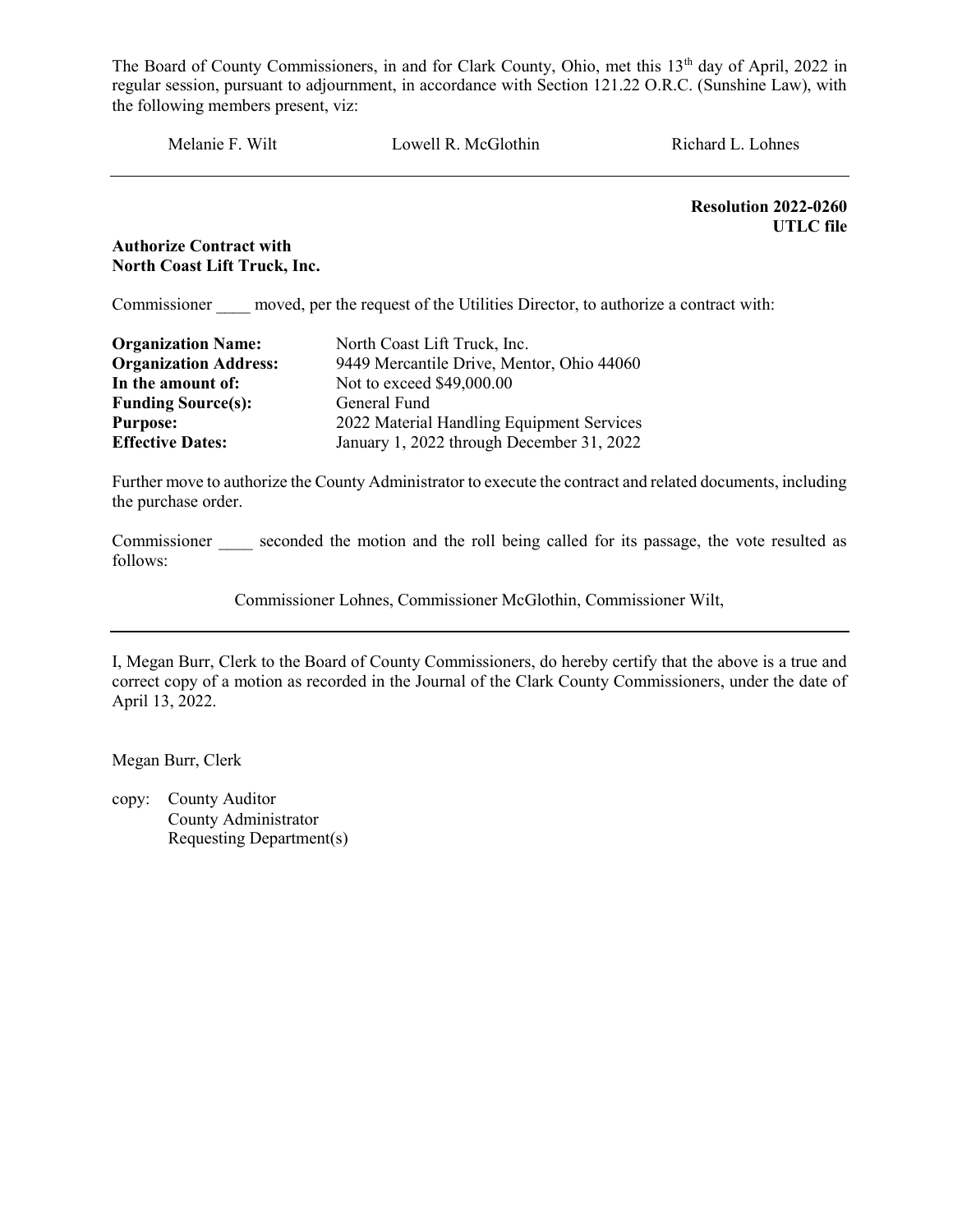Melanie F. Wilt Lowell R. McGlothin Richard L. Lohnes

 Resolution 2022-0261 EMAG file

#### Authorize Grant Submission for Hazardous Material Emergency Preparedness (HMEP)

Commissioner moved, per the request of the Emergency Management Agency Director, to authorize grant submission of the following:

| Grant:                 | Hazardous Material Emergency Preparedness (HMEP)                                |
|------------------------|---------------------------------------------------------------------------------|
| Grantor:               | Ohio Emergency Management Agency                                                |
| <b>Funding Amount:</b> | \$9,900.00                                                                      |
| <b>Purpose:</b>        | To develop, improve, and carry out emergency plans within the National Response |
|                        | System and the Emergency Planning and Community Right-To-Know Act of 1986.      |
|                        | This grant is being written for Hazmat Tech training and certification.         |
|                        | Grant Effective Dates: October 1, 2022 - September 30, 2023                     |

Further, move to authorize the County Administrator to execute the grant submission and related documents.

Commissioner seconded the motion and the roll being called for its passage, the vote resulted as follows:

Commissioner Lohnes, Commissioner McGlothin, Commissioner Wilt,

I, Megan Burr, Clerk to the Board of County Commissioners, do hereby certify that the above is a true and correct copy of a motion as recorded in the Journal of the Clark County Commissioners, under the date of April 13, 2022.

Megan Burr, Clerk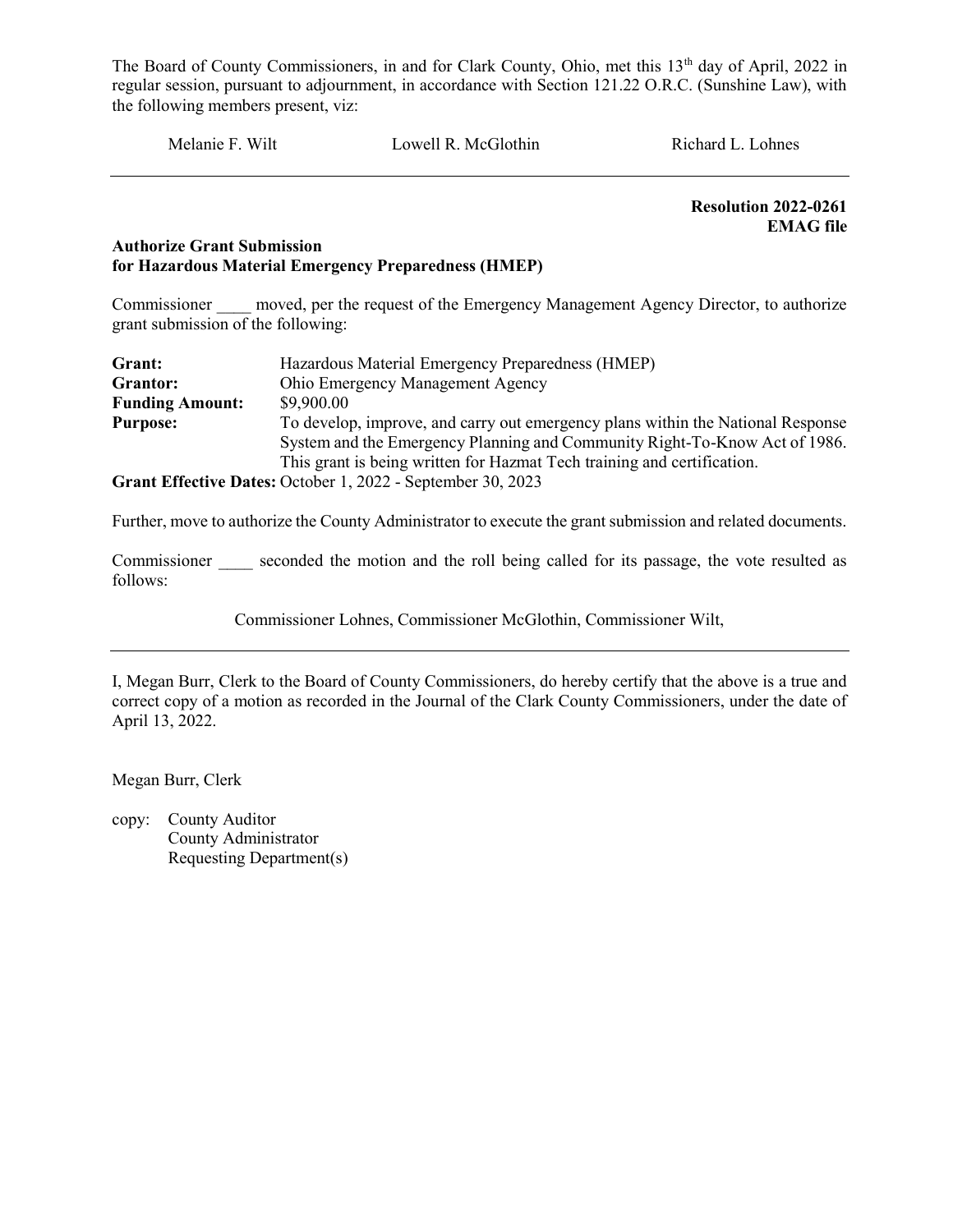Melanie F. Wilt Lowell R. McGlothin Richard L. Lohnes

 Resolution 2022-0262 EMAG file

#### Authorize Grant Submission for Hazardous Material Emergency Preparedness (HMEP)

Commissioner moved, per the request of the Emergency Management Agency Director, to authorize grant submission of the following:

| Grant:                 | Hazardous Material Emergency Preparedness (HMEP)                                    |
|------------------------|-------------------------------------------------------------------------------------|
| Grantor:               | Ohio Emergency Management Agency                                                    |
| <b>Funding Amount:</b> | \$5,700.00                                                                          |
| <b>Purpose:</b>        | To develop, improve, and carry out emergency plans within the National Response     |
|                        | System and the Emergency Planning and Community Right-To-Know Act of 1986.          |
|                        | This grant is being written for Hazardous Materials Officer/Safety Officer Trainig. |
|                        | Grant Effective Dates: October 1, 2022 - September 30, 2023                         |

Further, move to authorize the County Administrator to execute the grant submission and related documents.

Commissioner seconded the motion and the roll being called for its passage, the vote resulted as follows:

Commissioner Lohnes, Commissioner McGlothin, Commissioner Wilt,

I, Megan Burr, Clerk to the Board of County Commissioners, do hereby certify that the above is a true and correct copy of a motion as recorded in the Journal of the Clark County Commissioners, under the date of April 13, 2022.

Megan Burr, Clerk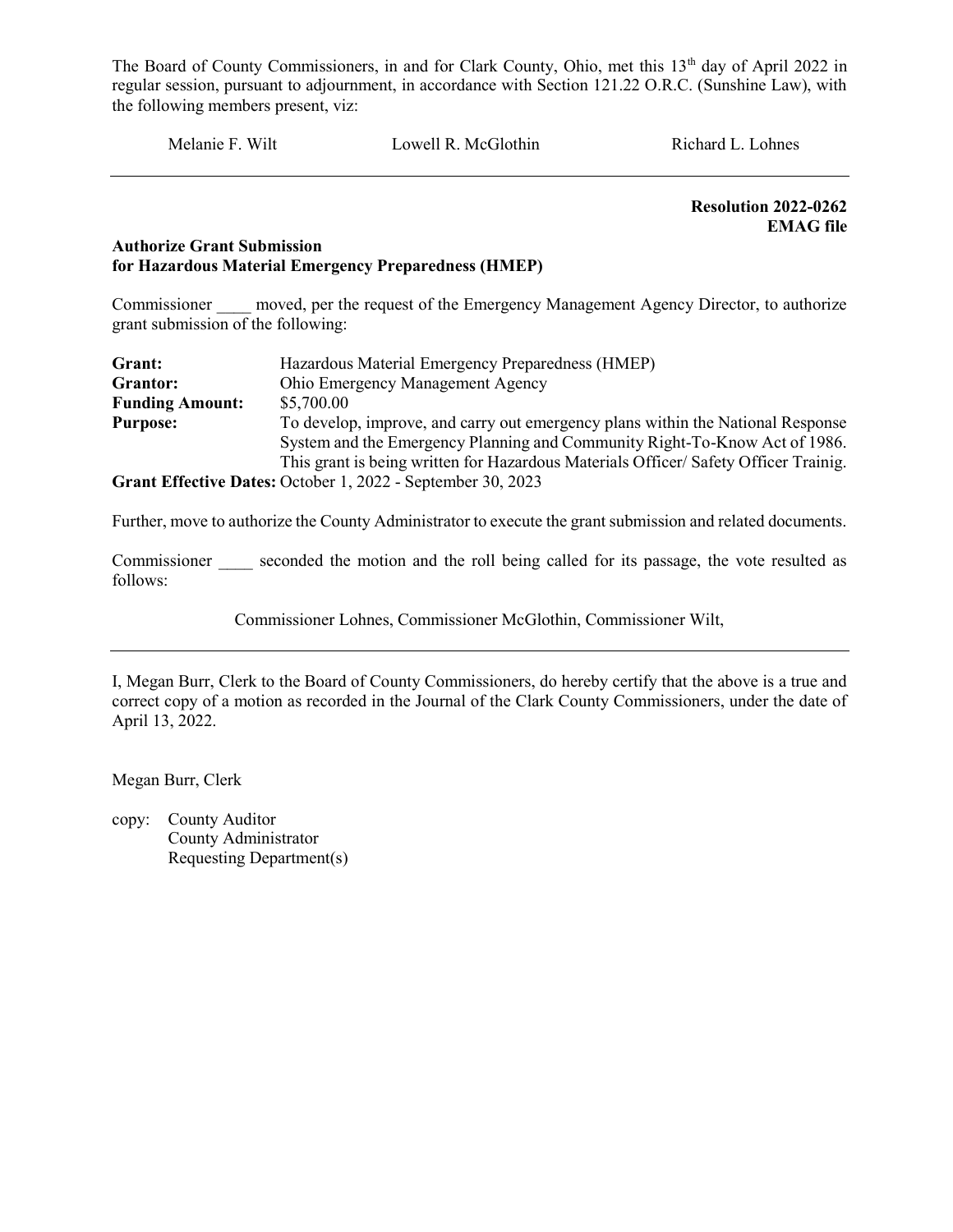Melanie F. Wilt Lowell R. McGlothin Richard L. Lohnes

 Resolution 2022-0263 EMAG file

#### Authorize Grant Submission for Hazardous Material Emergency Preparedness (HMEP)

Commissioner moved, per the request of the Emergency Management Agency Director, to authorize grant submission of the following:

| Grant:                | Hazardous Material Emergency Preparedness (HMEP)                                |  |  |  |
|-----------------------|---------------------------------------------------------------------------------|--|--|--|
| Grantor:              | Ohio Emergency Management Agency                                                |  |  |  |
| <b>Funding Amount</b> | \$1,900.00                                                                      |  |  |  |
| <b>Purpose:</b>       | To develop, improve, and carry out emergency plans within the National Response |  |  |  |
|                       | System and the Emergency Planning and Community Right-To-Know Act of 1986.      |  |  |  |
|                       | This grant is being written for Hazardous Materials Operations Level Incident   |  |  |  |
|                       | Commander Training.                                                             |  |  |  |
|                       | Grant Effective Dates: October 1, 2022 - September 30, 2023                     |  |  |  |

Further, move to authorize the County Administrator to execute the grant submission and related documents.

Commissioner seconded the motion and the roll being called for its passage, the vote resulted as follows:

Commissioner Lohnes, Commissioner McGlothin, Commissioner Wilt,

I, Megan Burr, Clerk to the Board of County Commissioners, do hereby certify that the above is a true and correct copy of a motion as recorded in the Journal of the Clark County Commissioners, under the date of April 13, 2022.

Megan Burr, Clerk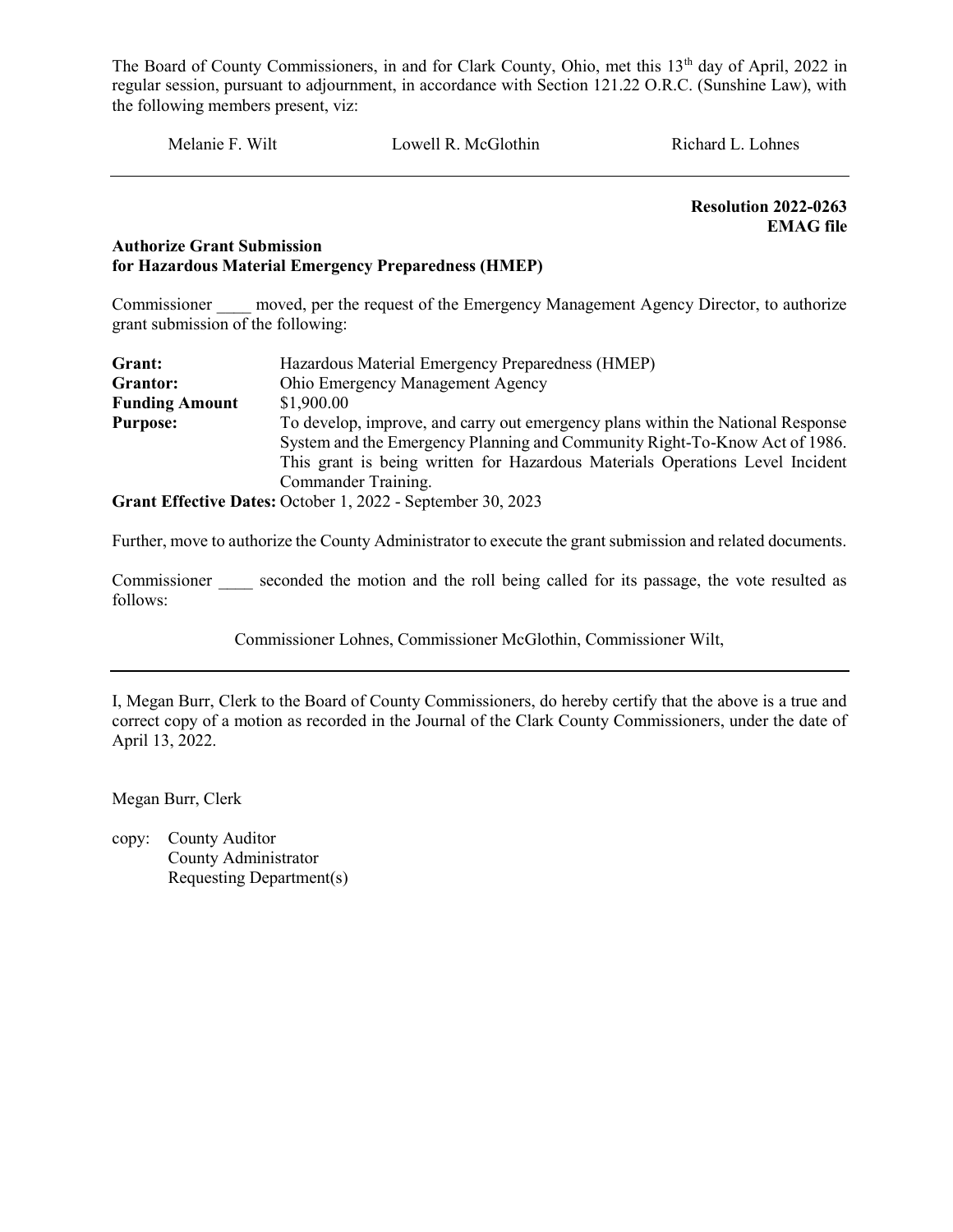Melanie F. Wilt Lowell R. McGlothin Richard L. Lohnes

 Resolution 2022-0264 EMAG file

#### Authorize Grant Submission for Hazardous Material Emergency Preparedness (HMEP)

Commissioner moved, per the request of the Emergency Management Agency Director, to authorize grant submission of the following:

| Grant:                 | Hazardous Material Emergency Preparedness (HMEP)                                |  |  |  |
|------------------------|---------------------------------------------------------------------------------|--|--|--|
| Grantor:               | Ohio Emergency Management Agency                                                |  |  |  |
| <b>Funding Amount:</b> | \$1,900.00                                                                      |  |  |  |
| <b>Purpose:</b>        | To develop, improve, and carry out emergency plans within the National Response |  |  |  |
|                        | System and the Emergency Planning and Community Right-To-Know Act of 1986.      |  |  |  |
|                        | This grant is being written for Hazardous Materials Tech Level Incident         |  |  |  |
|                        | Commander Training.                                                             |  |  |  |
|                        | Grant Effective Dates: October 1, 2022 - September 30, 2023                     |  |  |  |

Further, move to authorize the County Administrator to execute the grant submission and related documents.

Commissioner seconded the motion and the roll being called for its passage, the vote resulted as follows:

Commissioner Lohnes, Commissioner McGlothin, Commissioner Wilt,

I, Megan Burr, Clerk to the Board of County Commissioners, do hereby certify that the above is a true and correct copy of a motion as recorded in the Journal of the Clark County Commissioners, under the date of April 13, 2022.

Megan Burr, Clerk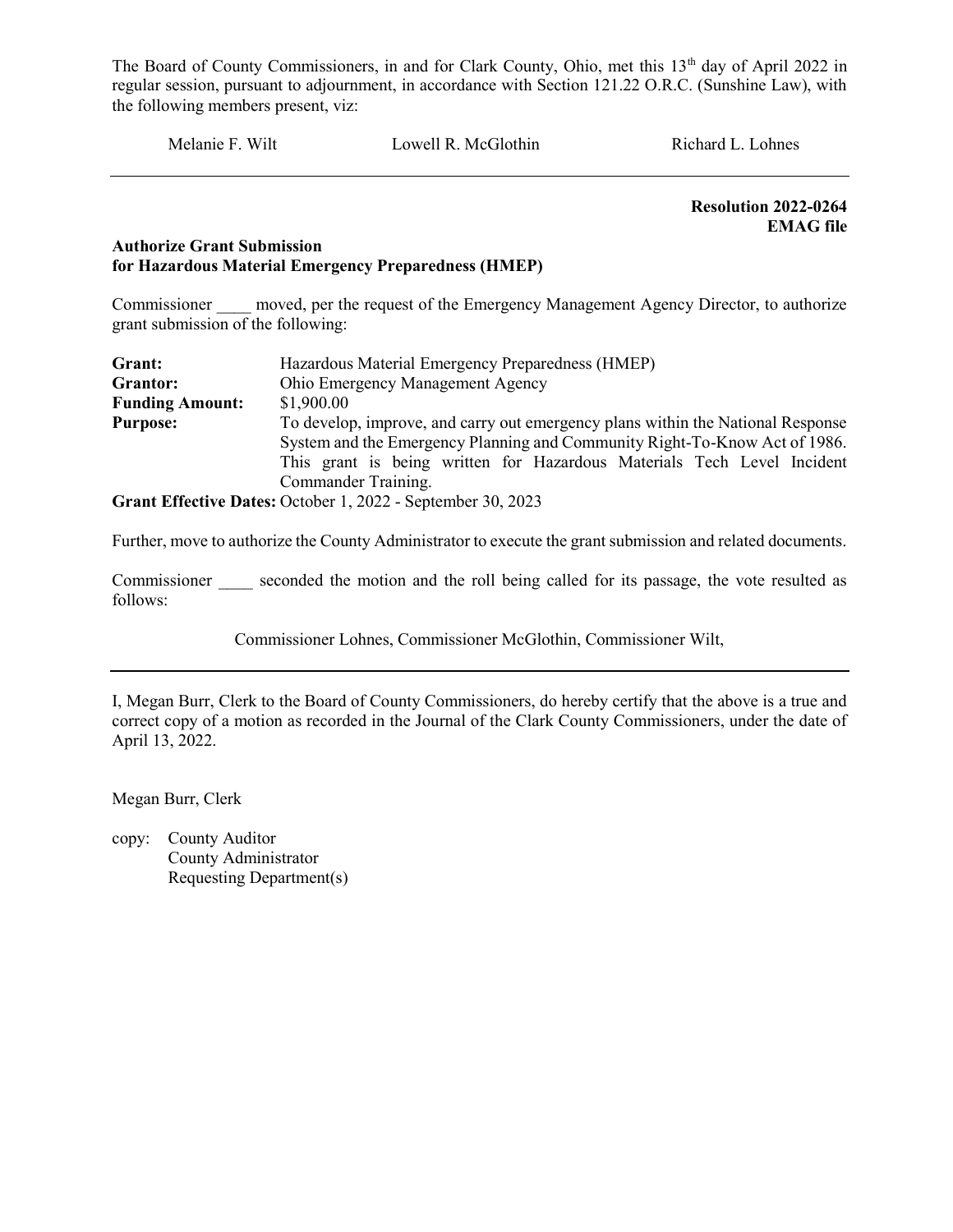| Melanie F. Wilt                    |                                                   | Lowell R. McGlothin                                                                                                                                 |         | Richard L. Lohnes                               |  |
|------------------------------------|---------------------------------------------------|-----------------------------------------------------------------------------------------------------------------------------------------------------|---------|-------------------------------------------------|--|
|                                    | Approve Issuance of Warrants for Then and Now(s)  |                                                                                                                                                     |         | <b>Resolution 2022-0265</b><br><b>FINT</b> file |  |
|                                    | of warrants for then and $now(s)$ are as follows: | Commissioner moved, upon the recommendation of the County Administrator, to approve the issuance                                                    |         |                                                 |  |
| P.O. Number<br>220023184           | Fund<br>General                                   | Vendor<br>American Towers LLC 2/24/22<br>Reason: Invoice pre-dates purchase order for cell tower lease.                                             | Date    | <b>Purchase Amount</b><br>\$1,830.05            |  |
| 220023228<br>Improvements Project. |                                                   | Permanent Imp. Arcon Builders LLC 2/25/22<br>Reason: Invoice pre-dates purchase order. Draw one of total contract price \$364,950.00 for Horse Barn |         | \$8,321.40                                      |  |
| 220022574                          | <b>WIOA</b>                                       | <b>Pratt Industries</b><br>Reason: Billing period on purchase order is 12/21 but were not billed until 3/22 for on-the-job training.                | 12/1/21 | \$989.39                                        |  |
| 22002254                           | <b>WIOA</b>                                       | Pratt Industries 12/1/21<br>Reason: Billing period on purchase order is 12/21 but were not billed until 3/22 for on-the-job training.               |         | \$1,344.12                                      |  |
| 210022226                          | General                                           | The Mac Ray Co. $10/15/21$<br>Reason: Just received invoice for Dog Shelter employee shirts.                                                        |         | \$138.00                                        |  |
| 220023426                          | General                                           | Natures Own<br>Reason: Purchase order pre-dates invoice for landscape spring clean-up.                                                              | 3/20/22 | \$7,438.00                                      |  |
| follows:                           |                                                   | Commissioner seconded the motion and the roll being called for its passage, the vote resulted as                                                    |         |                                                 |  |

Commissioner Lohnes, Commissioner McGlothin, Commissioner Wilt,

I, Megan Burr, Clerk to the Board of County Commissioners, do hereby certify that the above is a true and correct copy of a motion as recorded in the Journal of the Clark County Commissioners, under the date of April 13, 2022.

Megan Burr, Clerk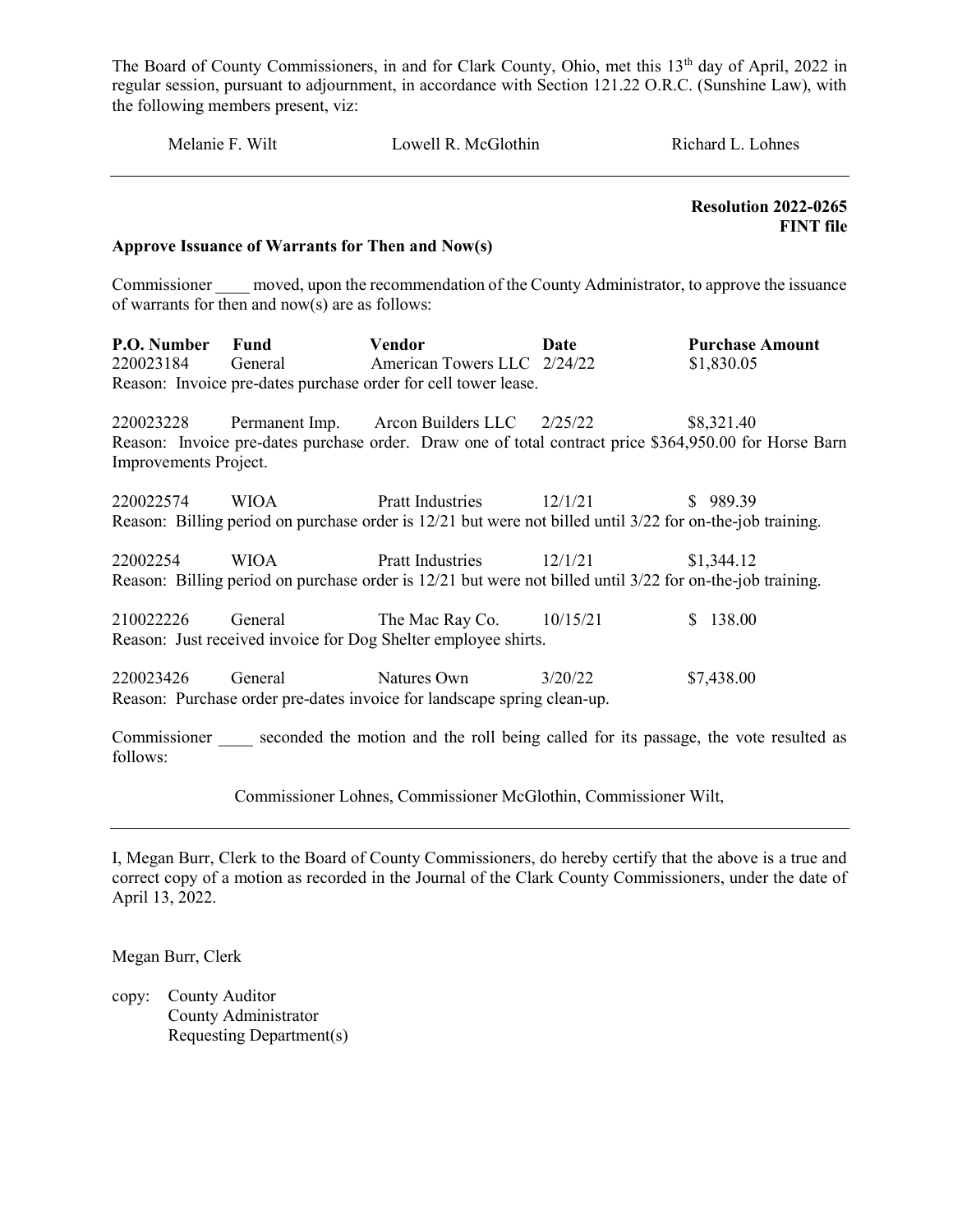Melanie F. Wilt Lowell R. McGlothin Richard L. Lohnes

 Resolution 2022-0266 INVP file

#### Authorize Purchase of Vehicles For the Clark County Engineer's Department

Commissioner moved, per the request of the County Engineer, to authorize the purchase of two (2) tandem axle snow plow packages with dump bodies from Henderson Products, Bucyrus, Ohio with a price increase of \$14,400.00 through Sourcewell Contract # 0800818-HPI (formerly National Joint Powers Alliance). This purchase is necessary for the replacement of obsolete equipment needs and will be paid with local funds (MV&GT). Amount previously approved for these vehicle purchases was \$190,990.00.

Further move to authorize the County Administrator to execute all contract related documents, including the purchase order.

Commissioner seconded the motion and the roll being called for its passage, the vote resulted as follows:

Commissioner Lohnes, Commissioner McGlothin, Commissioner Wilt,

I, Megan Burr, Clerk to the Board of County Commissioners, do hereby certify that the above is a true and correct copy of a motion as recorded in the Journal of the Clark County Commissioners, under the date of April 13, 2022.

Megan Burr, Clerk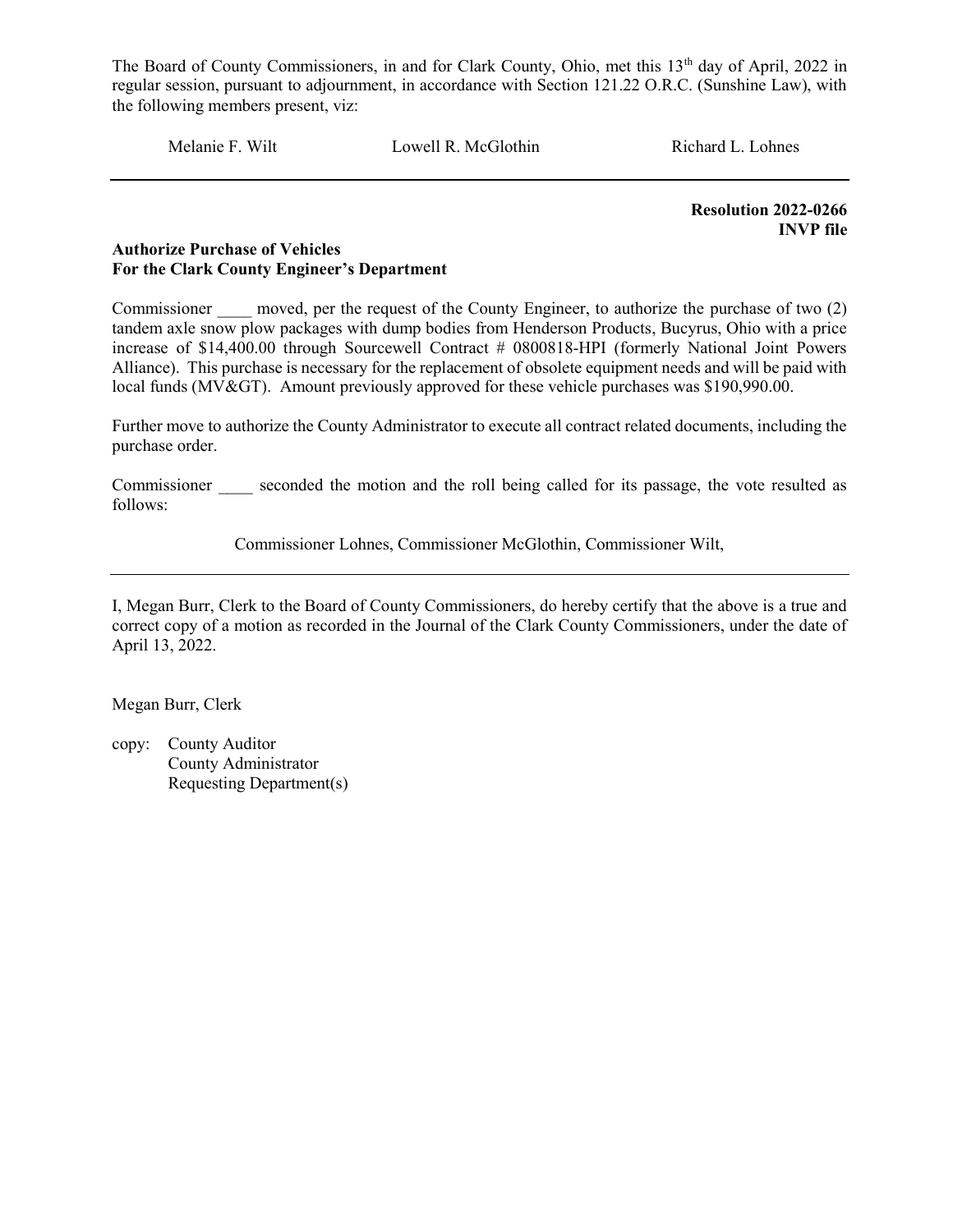Melanie F. Wilt Lowell R. McGlothin Richard L. Lohnes

 Resolution 2022-0267 INVS file

#### Authorize Disposal of Obsolete Equipment

Commissioner \_\_\_\_ moved, per the request of the Sheriff's Office, to dispose of the following by way of discard or salvage in accordance with §307.12(I) of the Ohio Revised Code:

18 - X26 Tasers (non-working)

Commissioner seconded the motion and the roll being called for its passage, the vote resulted as follows:

Commissioner Lohnes, Commissioner McGlothin, Commissioner Wilt,

I, Megan Burr, Clerk to the Board of County Commissioners, do hereby certify that the above is a true and correct copy of a motion as recorded in the Journal of the Clark County Commissioners, under the date of April 13, 2022.

Megan Burr, Clerk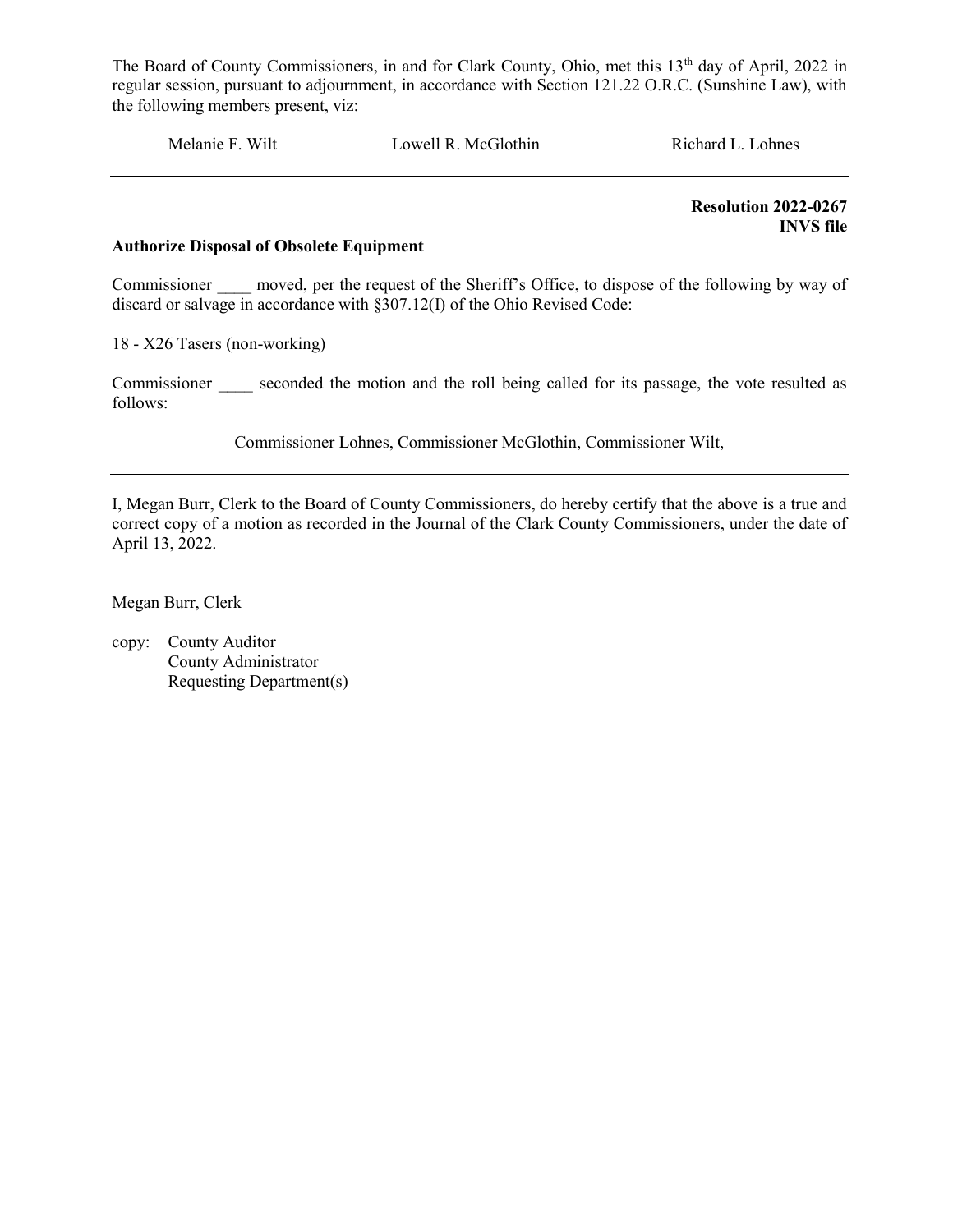Melanie F. Wilt Lowell R. McGlothin Richard L. Lohnes

 Resolution 2022-0268 INVS file

#### Authorize Disposal of Obsolete Equipment

Commissioner moved, per the request of the Sheriff's Office, to dispose of the following through online auction for 15 calendar days in accordance with Resolution 2022-0009 §307.12(E) of the Ohio Revised Code:

36 - X26 Tasers with holsters

63 - Miscellaneous Holsters to various firearms

Commissioner seconded the motion and the roll being called for its passage, the vote resulted as follows:

Commissioner Lohnes, Commissioner McGlothin, Commissioner Wilt,

I, Megan Burr, Clerk to the Board of County Commissioners, do hereby certify that the above is a true and correct copy of a motion as recorded in the Journal of the Clark County Commissioners, under the date of April 13, 2022.

Megan Burr, Clerk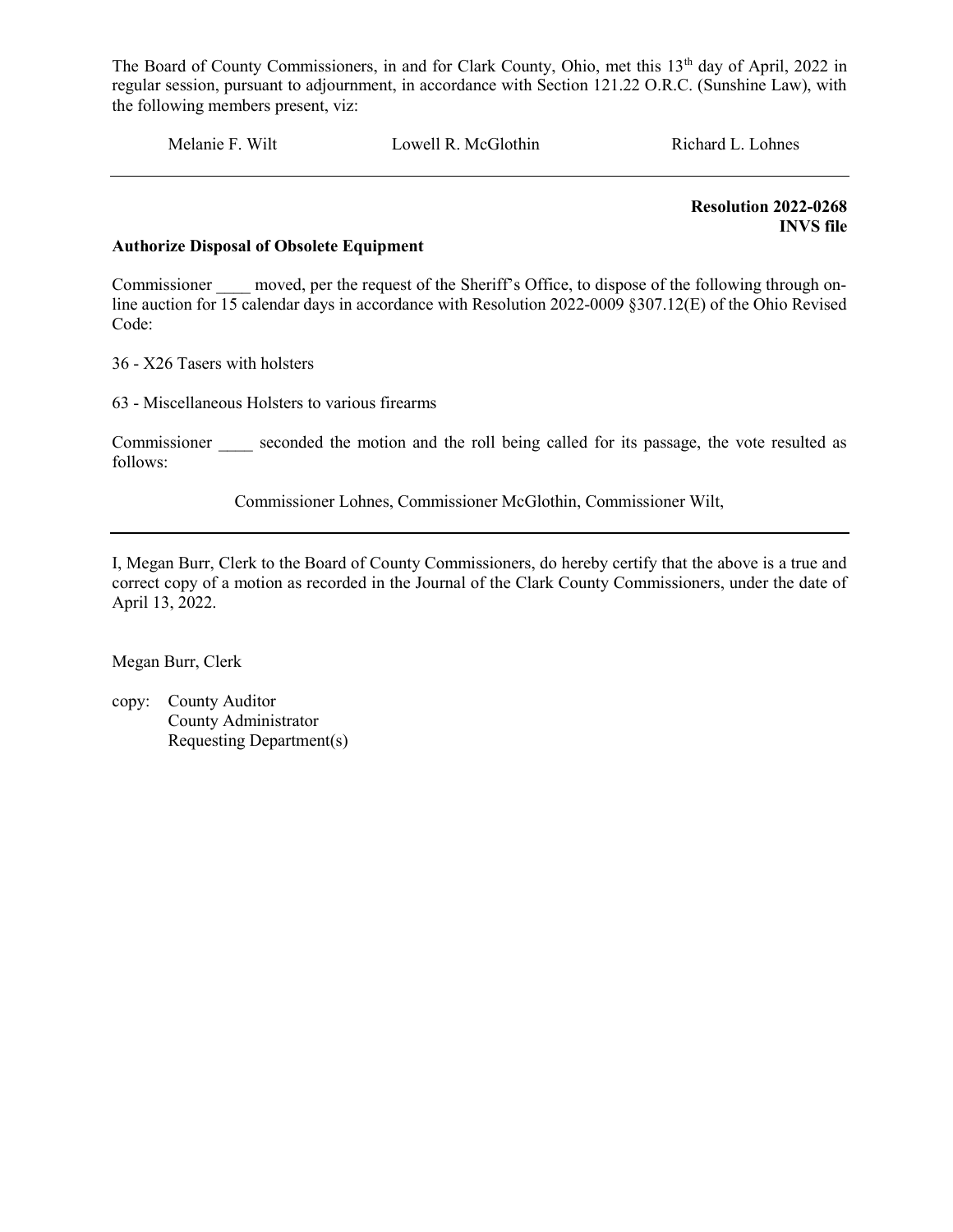Melanie F. Wilt Lowell R. McGlothin Richard L. Lohnes

#### Resolution 2022-0269 TRAV file

#### Approve Travel/Expense Allowance

Commissioner moved, per request of the following Department Director(s) or Elected Official(s), to approve the following travel allowances:

| Dept.       | <b>Name</b>           | <b>Purpose</b>                                                                    | <b>Place</b> | Date           | Cost |             |
|-------------|-----------------------|-----------------------------------------------------------------------------------|--------------|----------------|------|-------------|
| Juv. Court  | Detention Staff       | Court Tech Conf.                                                                  | Columbus, OH | 4/12/22        | \$   | 87.00       |
| Juv. Court  | Court Staff           | Court Tech Conf.                                                                  | Columbus, OH | 4/12/22        | \$   | 208.80      |
| <b>DJFS</b> | 12 CSEA Staff         | OCDA Conf.                                                                        | Virtual      | $4/25 - 26/22$ |      | \$1,050.00  |
| <b>DJFS</b> | 38 Staff              | OJFSDA Conf.                                                                      | Columbus, OH | $5/18 - 19/22$ |      | \$14,234.50 |
| *DJFS       | S. Lowe               | NCA Leadership Conf. Virtual                                                      |              | $6/6 - 8/22$   | S    | 650.00      |
|             |                       | *This Travel/Expense allowance replaces the same request on resolution 2022-0231. |              |                |      |             |
| **Veterans  | C. Baker, J. Bolen    | Spring School                                                                     | Columbus, OH | $5/2 - 6/22$   |      | \$4,119.00  |
|             | D. Hicks, D. Mitchell |                                                                                   |              |                |      |             |
|             | R. Ward               |                                                                                   |              |                |      |             |
|             |                       | **Request permission to use credit card on travel related expenses.               |              |                |      |             |
| <b>CCJC</b> | Detention Staff       | OJDSA Conf.                                                                       | Sandusky, OH | $4/6 - 4/8/22$ | \$.  | 562.97      |
| <b>CCJC</b> | Detention Staff       | OJDDA Conf.                                                                       | Dublin, OH   | $5/4 - 5/5/22$ | \$   | 408.00      |
| <b>CCJC</b> | Admin. Staff          | OAM Conf.                                                                         | Sandusky, OH | $5/3 - 5/6/22$ | S    | 863.99      |
| <b>CCJC</b> | DIY Div. Staff        | <b>OPJOA</b> Training                                                             | Wooster, OH  | $8/2 - 4/22$   | \$   | 758.80      |
| <b>BOCC</b> | M. Burr               | Construction                                                                      | Virtual      | 5/12/22        | S    | 179.00      |
|             |                       | Procurement for                                                                   |              |                |      |             |
|             |                       | <b>Public Entities</b>                                                            |              |                |      |             |

Further move reimbursements shall comply with all requirements of the Travel Policy as adopted in the Personnel Manual.

Commissioner seconded the motion and the roll being called for its passage, the vote resulted as follows:

Commissioner Lohnes, Commissioner McGlothin, Commissioner Wilt,

I, Megan Burr, Clerk to the Board of County Commissioners, do hereby certify that the above is a true and correct copy of a motion as recorded in the Journal of the Clark County Commissioners, under the date of April 13, 2022.

Megan Burr, Clerk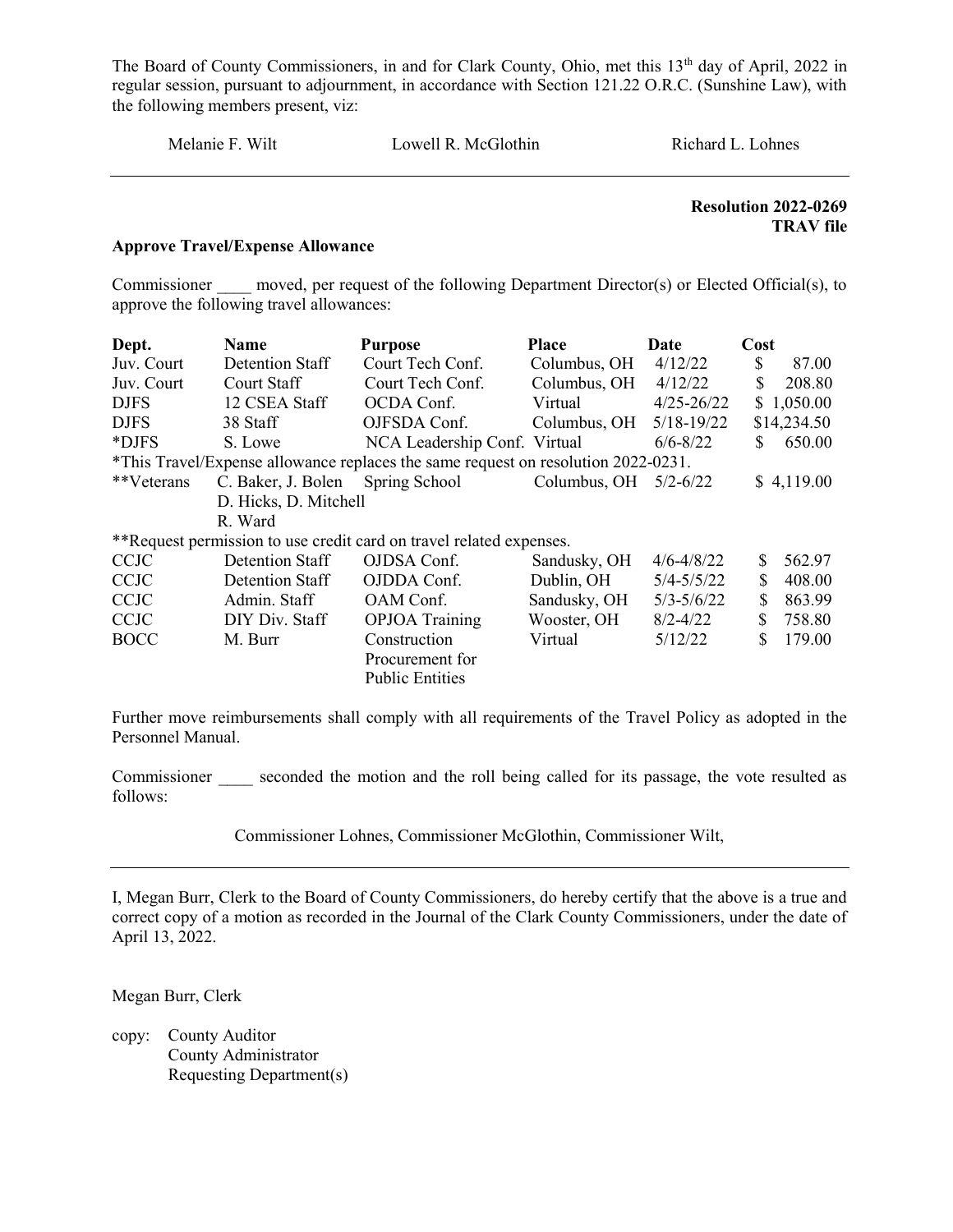Melanie F. Wilt Lowell R. McGlothin Richard L. Lohnes

 Resolution 2022-0270 CDDO file

#### Satisfaction of Mortgage

Commissioner moved, per the request of the Community and Economic Development Director, to release the mortgage bearing the date of May 15, 2012, given by the Board of Clark County Commissioners, and recorded in Volume 1930, Page 2630-2632, of the Official Records of Clark County, on the property located at 8425 Battin-Howell Road, South Charleston, Ohio 45368.

| <b>Borrower:</b>  | Ardith Gail Fairchild                                                       |
|-------------------|-----------------------------------------------------------------------------|
| Lender:           | The Board of Clark County Commissioners                                     |
| In the amount of: | \$30,472.50                                                                 |
| <b>Address:</b>   | 8425 Battin-Howell Road, South Charleston, OH 45368                         |
| <b>Purpose:</b>   | The requirements of the Community Housing Improvement Program have been met |
|                   | to satisfy the mortgage release.                                            |

Further move to authorize the County Administrator to execute all related documents to the mortgage release.

Commissioner seconded the motion and the roll being called for its passage, the vote resulted as follows:

Commissioner Lohnes, Commissioner McGlothin, Commissioner Wilt,

I, Megan Burr, Clerk to the Board of County Commissioners, do hereby certify that the above is a true and correct copy of a motion as recorded in the Journal of the Clark County Commissioners, under the date of April 13, 2022

Megan Burr, Clerk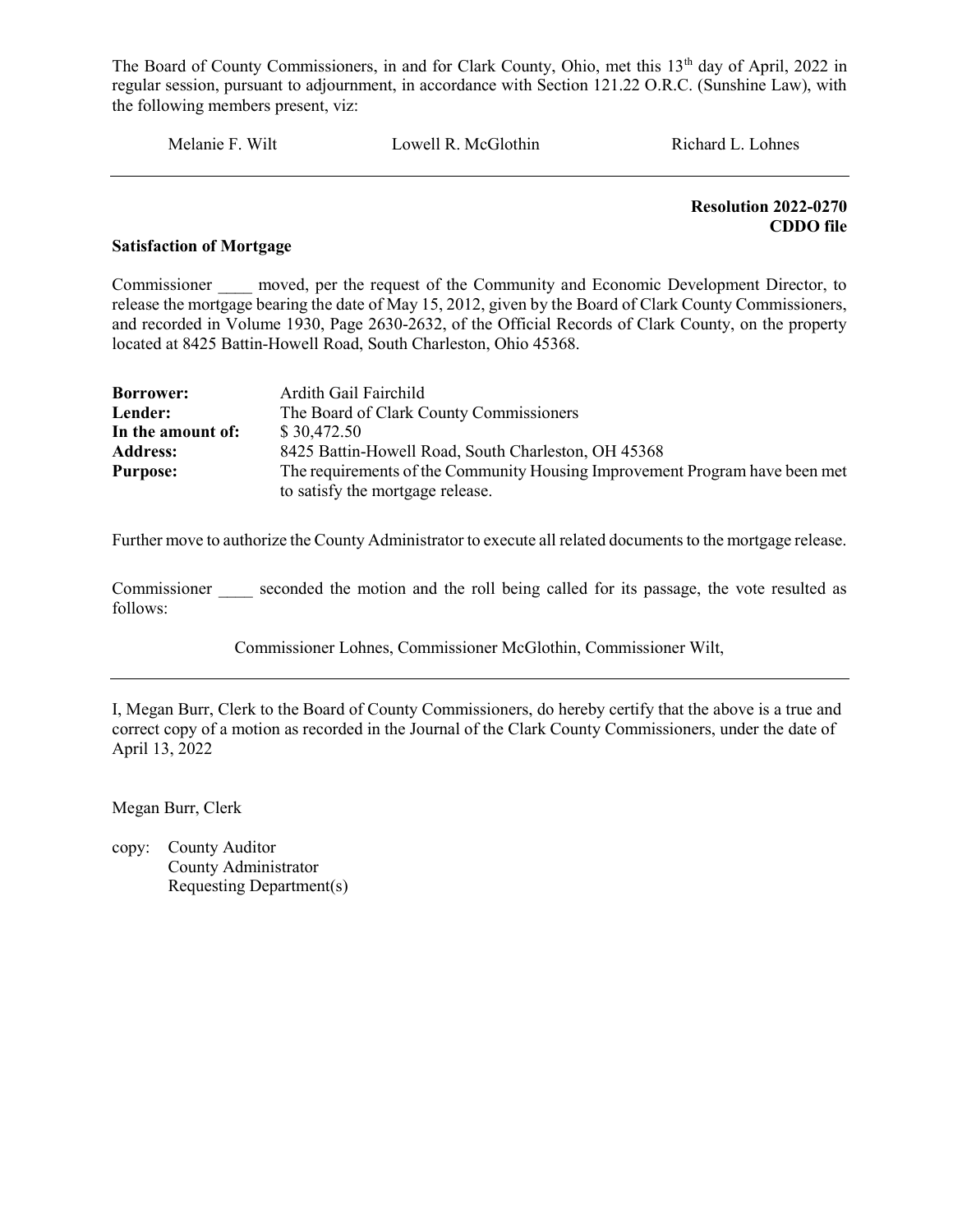Melanie F. Wilt **Lowell R. McGlothin** Richard L. Lohnes

 Resolution 2022-0271 ARPA file

#### Authorize Allocation of American Rescue Plan Act (ARPA) Funds to Cover the Purchase and Shipping Cost of a Lenco Bearcat G1 Vehicle for the Clark County Sheriff's Office

Commissioner moved, per request of the County Administrator, to approve the following reimbursement:

WHEREAS, Clark County has received direct payments from the United States (US) Treasury under the Coronavirus State and Local Fiscal Recovery Funds authorized by the American Rescue Plan Act (ARPA); and,

WHEREAS, Clark County will use the funding in accordance with ARPA and guidance from the US Treasury; and,

WHEREAS, the Department of Treasury issued the Final Rule, effective April 1, 2022, to provide guidance on permissible uses; and,

WHEREAS, investments in equipment and technology to allow law enforcement to more effectively respond to an increase in gun violence resulting from the pandemic is a permissible use of the ARPA funds; and,

WHEREAS, the purchase a Lenco Bearcat G1 through GovDeals.com for \$100,125.00, and the vehicle's shipping cost of \$4,350.00 through Nationwide Transport Services, LLC, will be covered by the allocated funds as requested by the Clark County Sheriff's Office.

NOW, THEREFORE, BE IT RESOLVED by the Board of County Commissioners, that:

The Board of County Commissioners approves the use of ARPA funds for the purchase and delivery of a Lenco Bearcat G1 for the Clark County Sheriff's Office in the amount of \$104,475.00.

Commissioner seconded the motion and the roll being called for its passage, the vote resulted as follows:

Commissioner Lohnes, Commissioner McGlothin, Commissioner Wilt,

I, Megan Burr, Clerk to the Board of County Commissioners, do hereby certify that the above is a true and correct copy of a motion as recorded in the Journal of the Clark County Commissioners, under the date of April 13, 2022.

Megan Burr, Clerk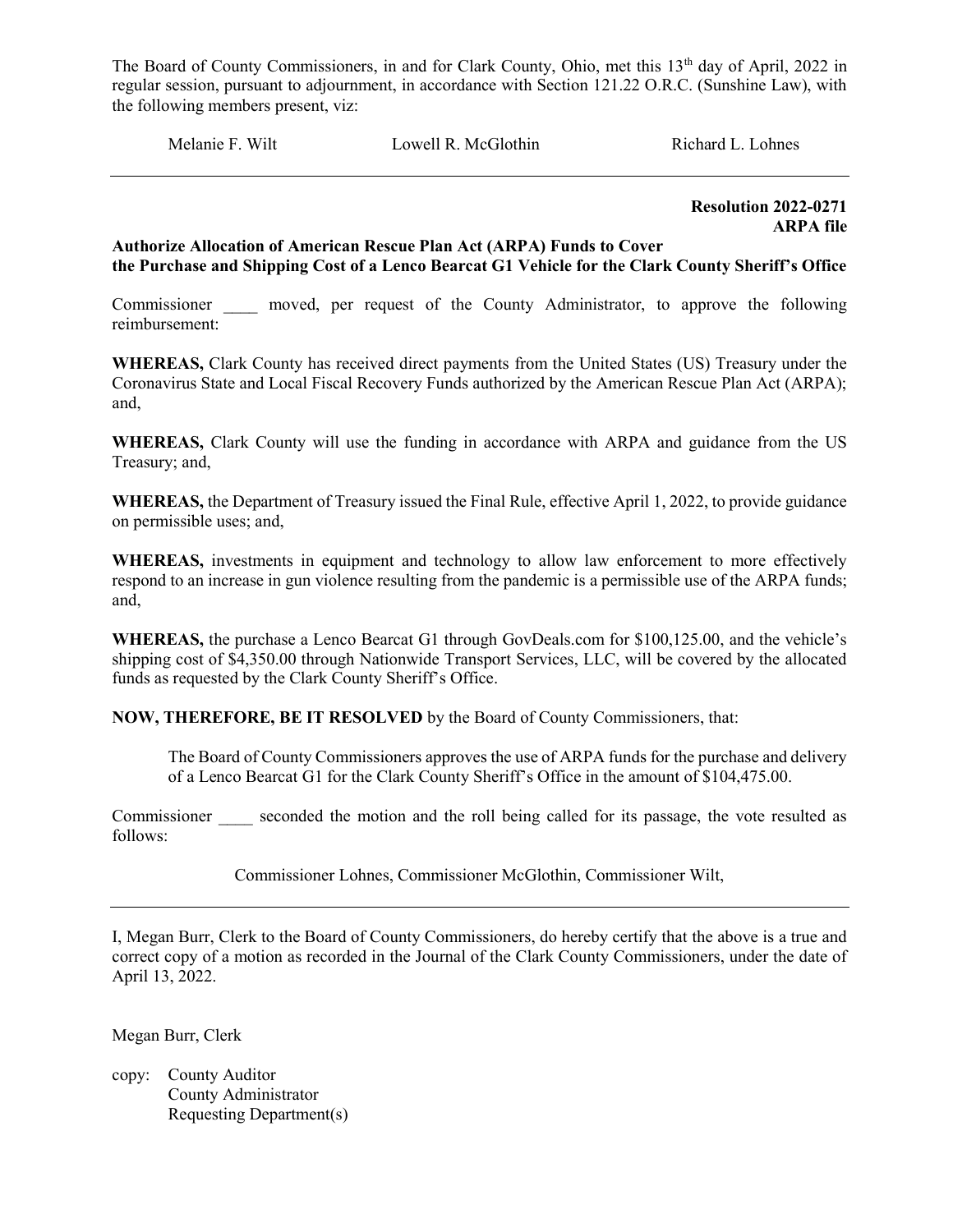| Melanie F. Wilt | Lowell R. McGlothin | Richard L. Lohnes |
|-----------------|---------------------|-------------------|
|                 |                     |                   |

 Resolution 2022-0272 FINS file

#### Approve Supplemental Appropriation(s)

Commissioner and moved, upon the recommendation of the County Administrator, to authorize the following supplemental appropriation(s) from unappropriated funds:

| <b>Fund:</b>                                                              | Department: | Account:   | <b>Amount:</b> |  |  |  |
|---------------------------------------------------------------------------|-------------|------------|----------------|--|--|--|
| $ARPA$ Fund $(1210)$                                                      | Comm. Dev.  | Other Exp. | \$100,125.00   |  |  |  |
| Reason: To cover the purchase of Sheriff's Office vehicle, Lenco Bearcat. |             |            |                |  |  |  |
|                                                                           |             |            |                |  |  |  |

ARPA Fund (1210) Comm. Dev. Other Exp. \$ 4,350.00 Reason: To cover the cost of shipping Sheriff's Office vehicle, Lenco Bearcat.

Commissioner seconded the motion and the roll being called for its passage, the vote resulted as follows:

Commissioner Lohnes, Commissioner McGlothin, Commissioner Wilt,

I, Megan Burr, Clerk to the Board of County Commissioners, do hereby certify that the above is a true and correct copy of a motion as recorded in the Journal of the Clark County Commissioners, under the date of April 13, 2022.

Megan Burr, Clerk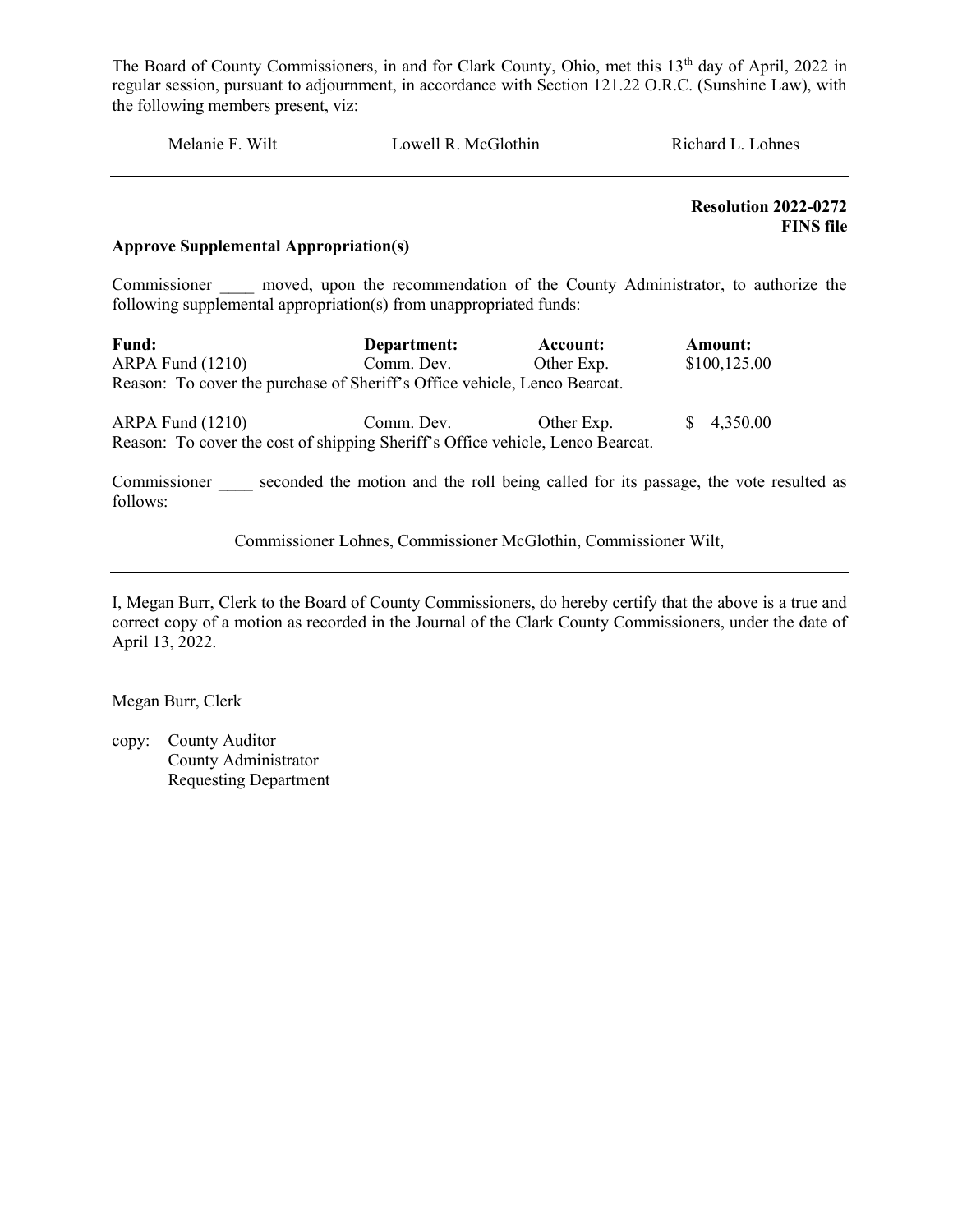Melanie F. Wilt Lowell R. McGlothin Richard L. Lohnes

Resolution 2022-0273 INVP file

#### Authorize Purchase of Vehicle(s) for the Clark County Sheriff's Office

Commissioner moved, per the request of the Clark County Sheriff's Office, to authorize the purchase of a 2003 Lenco Bearcat G1 for a cost of \$100,125.00 to be paid from the American Rescue Plan Act (ARPA) Fund along with the cost of shipping the vehicle, which is \$4,350.00 for a total of \$104,475.00. This purchase is necessary due to the response safety of the Clark County Special Operations Team and replacement of existing 1994 Brinks Truck.

Further move to authorize the County Administrator to execute the contract and related documents, including the purchase order.

Commissioner seconded the motion and the roll being called for its passage, the vote resulted as follows:

Commissioner Lohnes, Commissioner McGlothin, Commissioner Wilt,

I, Megan Burr, Clerk to the Board of County Commissioners, do hereby certify that the above is a true and correct copy of a motion as recorded in the Journal of the Clark County Commissioners, under the date of April 13, 2022.

Megan Burr, Clerk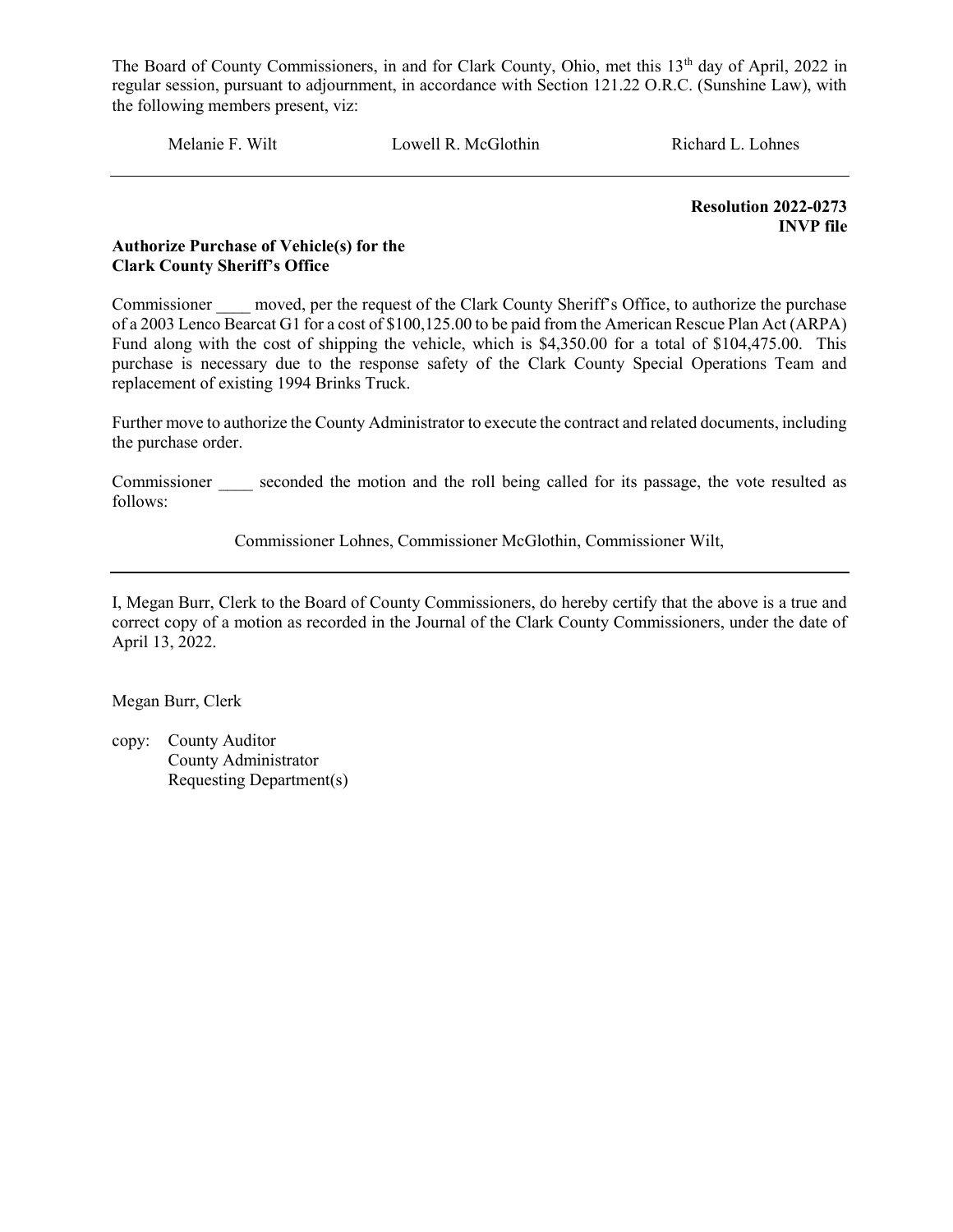Melanie F. Wilt Lowell R. McGlothin Richard L. Lohnes

Resolution 2022-0274 ZBTH file

#### 10:00 a.m. Public Hearing for Rezoning Case Z-2022-02 filed by Richard Deering in Bethel Township

This is the date and time set by the Board of County Commissioners, Clark County, Ohio, to hold a public hearing on the proposed rezoning case Z-2022-02 in Bethel Township being 2 acres west of 6001 Lower Valley Pike, Parcel #010-06-00032-000-076, to rezone property from B-3 (General Business District) to B-4 (Heavy Business District), for a larger rental storage warehouse.

Public Hearing opened by the Commission President at \_\_\_ a.m.

Staff Report:

Audience Comments:

The Public Hearing was closed by the Commission President at a.m.

Commissioner moved to rezoning case Z-2022-02 as presented.

Commissioner seconded the motion and the roll being called for its passage, the vote resulted as follows:

Commissioner Lohnes, Commissioner McGlothin, Commissioner Wilt,

I, Megan Burr, Clerk to the Board of County Commissioners, do hereby certify that the above is a true and correct copy of a motion as recorded in the Journal of the Clark County Commissioners, under the date of April 13, 2022.

Megan Burr, Clerk